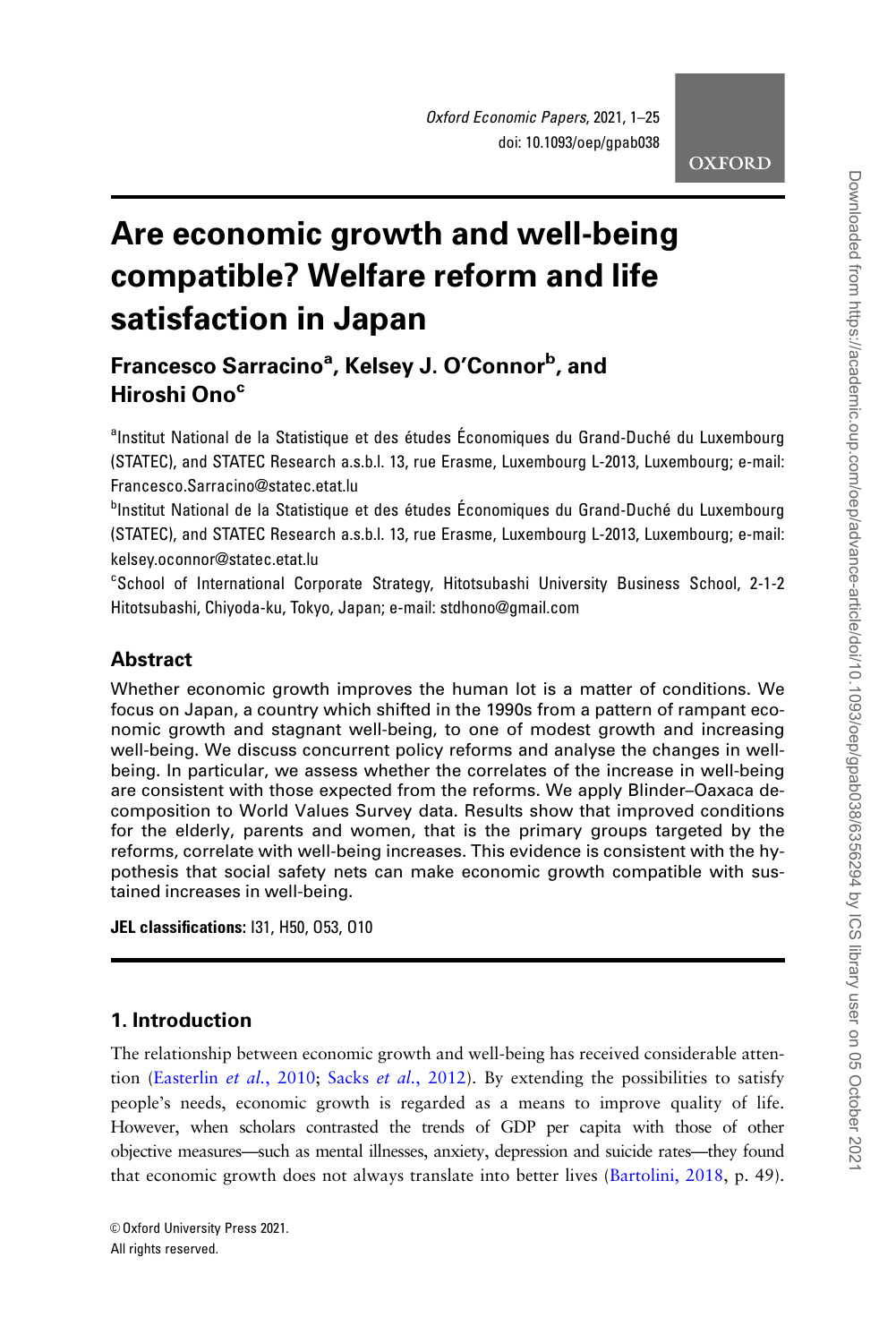Studies using subjective measures of quality of life reached similar conclusions, notably for the USA [\(Easterlin, 1974](#page-22-0); [Bartolini](#page-21-0) et al., 2013a) and China [\(Brockmann](#page-21-0) et al., 2009; [Easterlin](#page-22-0) et al., 2012; [Steele and Lynch, 2013](#page-24-0); [Bartolini and Sarracino, 2015](#page-21-0)). In the case of the USA, real GDP per capita increased by more than 250% from 1946 to 2014, but there was no indication of an overall positive trend in subjective well-being.<sup>1</sup> [Bartolini et al.](#page-21-0) [\(2013a\)](#page-21-0) explain the trend since the 1970s with the trends of several economic and noneconomic factors that worked against each other, and for which the combined effect was slightly negative.<sup>2</sup> Moreover, citing the cases of China and Russia, [Easterlin \(2013\)](#page-22-0) showed that while these countries experienced unprecedented growth following the transition, their level of happiness has remained below pre-transition levels. This disconnect seems largely due to the deterioration of the social safety net and to the privatization of social insurance which accompanied the transition. That does not mean, however, that economic growth and subjective well-being are incompatible. Recently, [Oishi and Kesebir \(2015\)](#page-23-0) and [Mikucka](#page-23-0) et al. (2017) argued that economic growth correlates with well-being when income inequality declines and social capital increases.

These studies highlight the need to go beyond the question of *whether* economic growth affects well-being, to instead address the questions of (i) under which conditions does economic growth improve well-being and (ii) which policies can we adopt to implement such conditions. The answers could provide the groundwork to design policies to make economic growth compatible with increasing well-being over time. From this point of view, there is much to learn from the 'positive' examples of when growth and well-being are compatible.

We focus on Japan, a country which shifted in the early 1990s from a pattern of rampant economic growth and stagnant well-being, to one of moderate growth and increasing well-being. We use Blinder–Oaxaca decomposition to determine which changes correlate with the increase in well-being in the long-run, from 1990 to 2010. To measure well-being, we use individual responses to nationally representative surveys from the World Values Survey (WVS) concerning individuals' satisfaction with their lives, that is life satisfaction. Results are consistent with our broader argument: it is possible to make economic growth compatible with long-term growth in well-being.

Japan constitutes an ideal case study. It experienced two phases since 1980: one of economic growth and stagnating well-being (1980–1990) and one of modest economic growth and growing well-being (1990–2010) during which Japanese people experienced healthier lives, more social relationships and higher life satisfaction. To illustrate, we contrast the trends of GDP per capita (GDP) and life satisfaction between 1981 and 2010 in [Fig. 1.](#page-2-0) Life satisfaction in Japan increased in absolute terms and relative to a group of 10 other

- 1 For the trend in subjective well-being from 1946 to 1970 see [Easterlin \(1974\)](#page-22-0); and for the period 1972–2014, many authors have documented the lack of a positive trend in the USA. For example, recently: [O'Connor \(2017b\)](#page-23-0) and [Easterlin \(2017\)](#page-22-0), and also those that support the view that economic growth positively affects subjective well-being ([Stevenson and Wolfers, 2008](#page-24-0)).
- 2 [Bartolini](#page-21-0) et al. (2013a) show that increases in per capita income (per se) positively affected subjective well-being, but over the same period, social comparisons increased (mitigating two-thirds of the benefits from greater income), confidence in institutions declined and social capital declined. The net result for Americans' well-being is negative. Similar evidence is available for Germany [\(Bartolini](#page-21-0) et al., 2013b).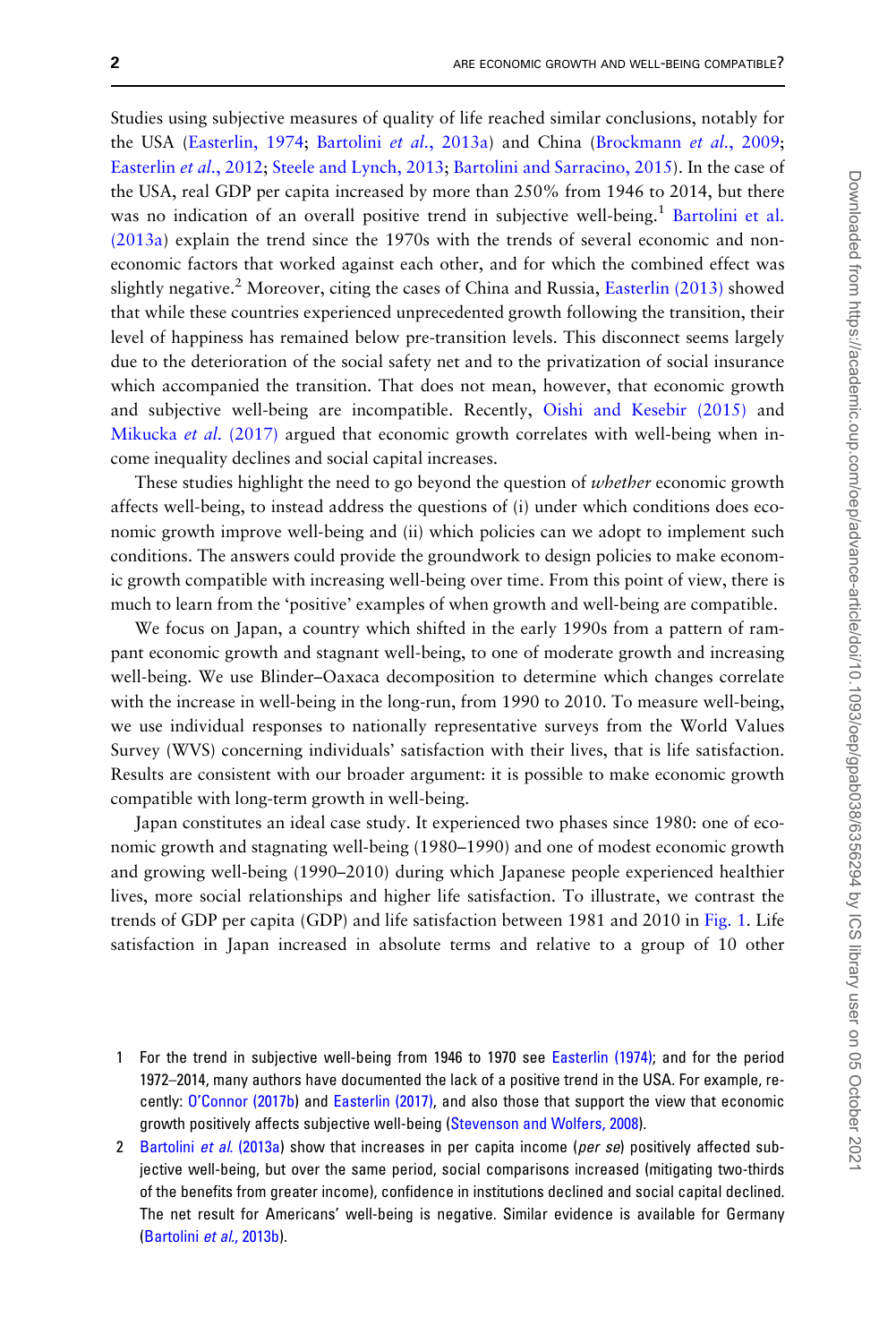<span id="page-2-0"></span>

Group countries include: Belgium, Finland, Hungary, Iceland, Italy, South Korea, Spain, Sweden, United Kingdom, and United States

Fig. 1. Trends of life satisfaction and of GDP (constant 2010 US\$) in Japan between 1981 and 2010. Notes: Life satisfaction data are from the WVS, whereas GDP figures, presented in real dollars with base year set to 2010, are issued from the World Development Indicators of the World Bank. The trends in life satisfaction from WVS are roughly consistent with those issued from other sources.<sup>4</sup> Source: WVS data. Authors' own elaboration.

countries.<sup>3</sup> The relative increase further highlights Japan as an exceptional case, indicating Japan underwent unique changes that are not simply the result of global trends or features of the surveys.

The transition from the first to the second phase included significant policy changes that increased social welfare spending and strengthened social safety nets. To illustrate this point, we plot life satisfaction and a measure of the scope and generosity of welfare state policies over time in Japan.<sup>5</sup> As observed in [Fig. 2](#page-3-0), the trend in life satisfaction closely matches that of the Generosity Index. Thus, the Japanese case allows us to address the two

- 3 This group was selected as the complete set of countries in the WVS that were surveyed around each of the most pertinent years (1981, 1990, 2000 and 2010). Group life satisfaction is constructed as the average over the life satisfaction in each country within a period. For ease of interpretation, we transform average life satisfaction into an index in which the base year is set equal to 100. The base year is selected by country as the first year life satisfaction was observed in that country.
- 4 Additional sources include the World Database of Happiness, the Public Opinion Survey on the Life of the People and The National Survey of Lifestyle Preferences. The latter two are nationally representative surveys of Japanese residents administered by the Cabinet Office. From these sources, we compared comparable measures with aggregate life satisfaction from the WVS. Despite differences in levels, each source indicates a positive trend in the 2000s.
- 5 The Generosity Index is calculated based on replacement rates, eligibility criteria and duration of benefit payments associated with unemployment insurance, sickness pay and public pensions. It is intended to follow and further develop on Esping-Andersen's decommodification index [\(Scruggs](#page-24-0) et al.[, 2017\)](#page-24-0).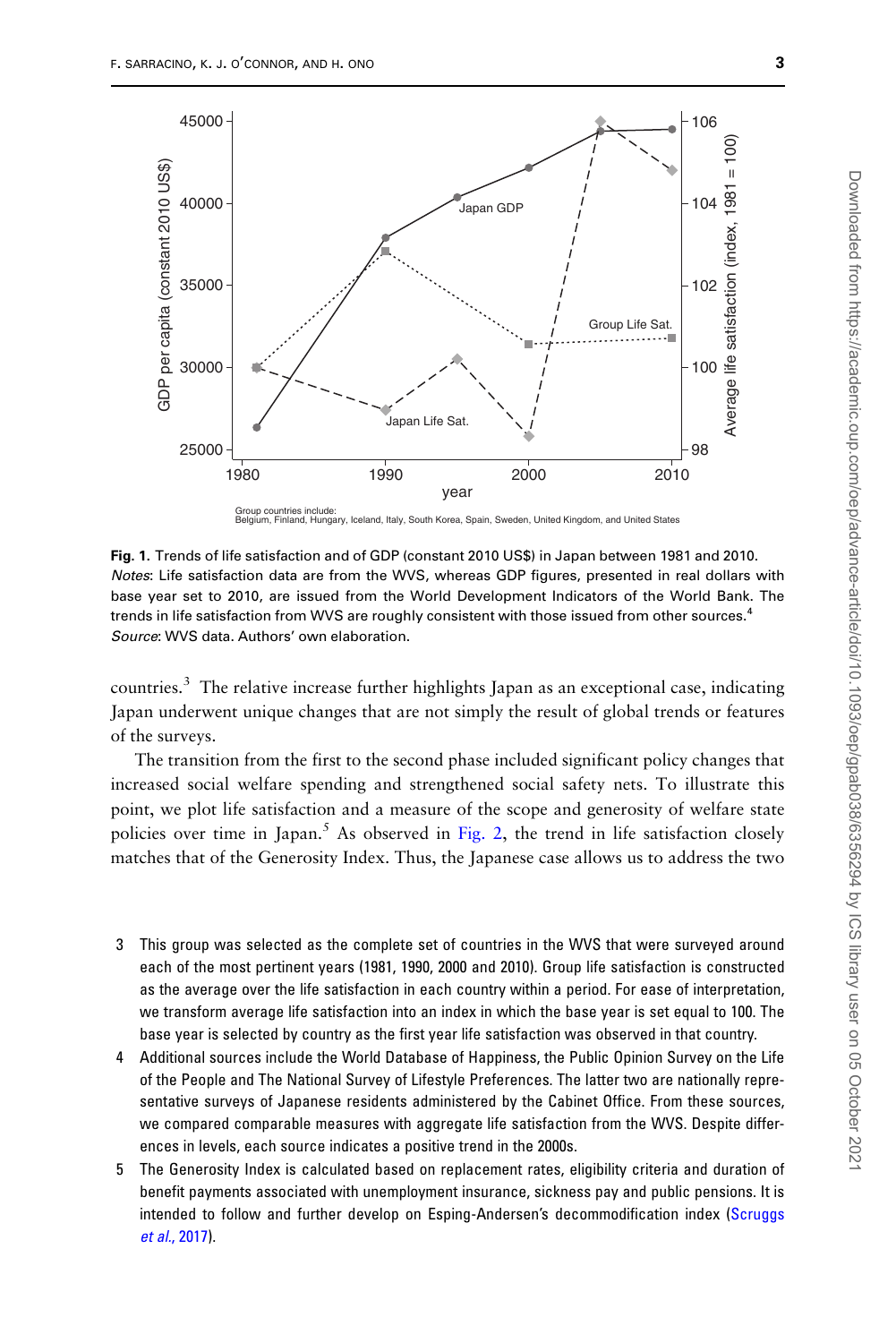<span id="page-3-0"></span>

Fig. 2. Average life satisfaction and Generosity of Welfare State (Japan, 1981–2010). Note: Lowess Smoothed Curves.

Source: WVS data, and Scruggs' Comparative Welfare Entitlements Dataset. Authors' own elaboration.

questions raised above: under which conditions is economic growth and well-being compatible, and which policy reforms could contribute.

In what follows, Section 2 summarizes the relevant literature. Section 2.1 discusses the reforms that took place in Japan in the 1990s which moved it towards a social–democratic welfare state model. In Sections 3 and 4, we describe the data and methods used in the paper. In Section 5, we illustrate our findings and in Section 6, we summarize our main results and policy conclusions.

# 2. Review of the literature

Economists traditionally used income to proxy utility, but in recent years a growing number of scholars have analysed subjective well-being, that is people's self-reports regarding their well-being. Subjective well-being provides a reliable and valid measure of how people fare ([Diener](#page-21-0) et al., 1985, [2009](#page-22-0); [Oswald and Wu, 2010](#page-24-0)). Subjective well-being includes material and non-material factors that are often difficult to measure, and thus, provide scholars with an alternative way to measure people's utility.

To date, disagreement remains over whether economic growth improves well-being. Some scholars argue that contemporary societies should not expect significant improvements in subjective well-being from economic growth [\(Easterlin, 1974](#page-22-0), [2017\)](#page-22-0); others show that economic growth and increasing subjective well-being are associated over time (see e.g. [Deaton, 2008](#page-21-0); [Stevenson and Wolfers, 2008;](#page-24-0) Sacks et al.[, 2012;](#page-24-0) [Veenhoven and Vergunst,](#page-24-0) [2013](#page-24-0)); others still, point out that whether a relationship exists depends on the set of countries considered (developed and developing countries versus transition countries) or the period of time, that is economic growth and the trends of well-being are associated in the short run, but this association vanishes in the long run ([Easterlin and Angelescu, 2009](#page-22-0); [Easterlin](#page-22-0) et al., 2010; [Becchetti](#page-21-0) et al., 2011; [Bartolini and Sarracino, 2014;](#page-21-0) [Clark](#page-21-0) et al.,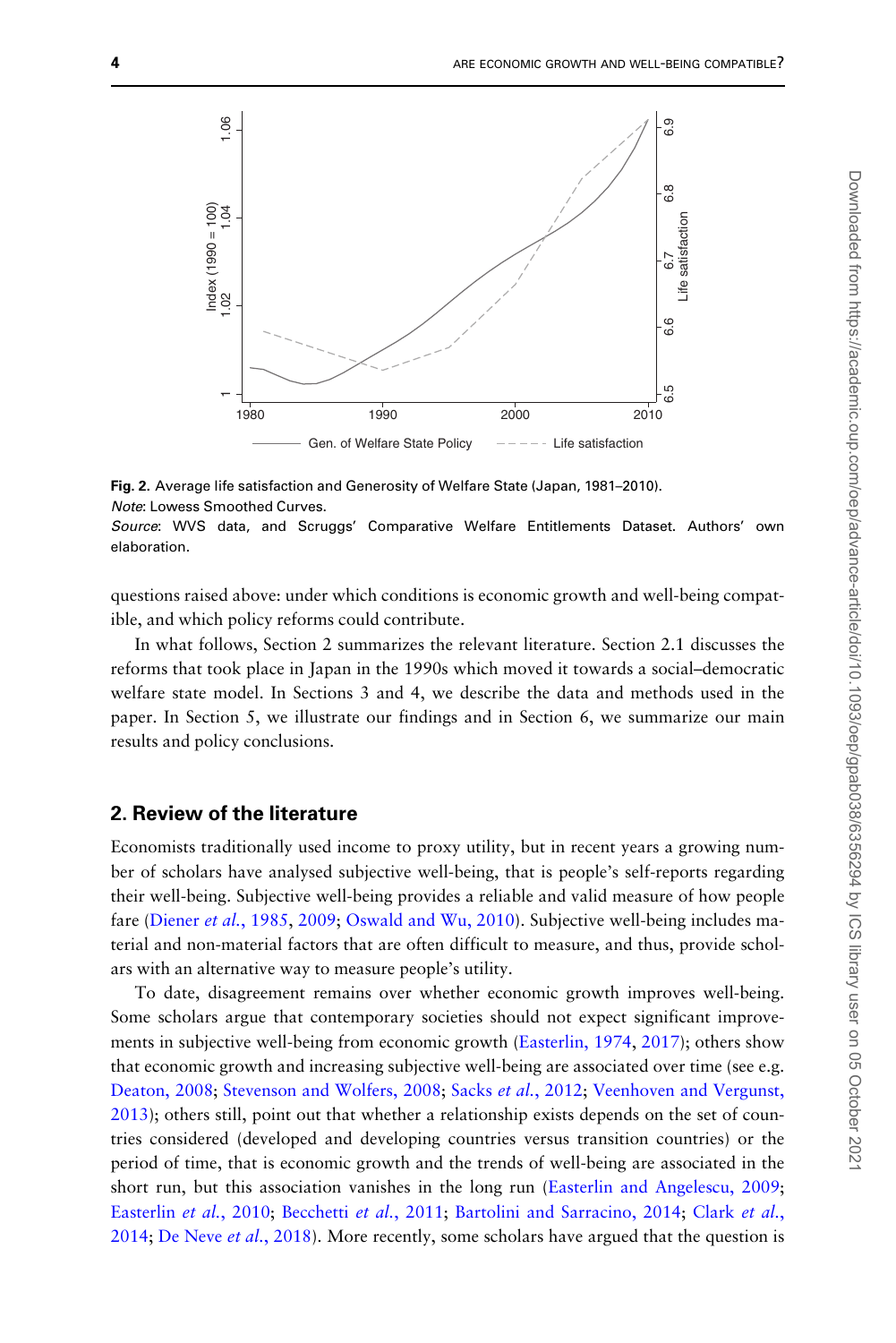not whether, but when and under what conditions is economic growth associated with increasing subjective well-being [\(Oishi and Kesebir, 2015](#page-23-0); [Mikucka](#page-23-0) et al., 2017). Indeed, the subjective well-being literature points to three conditions that can make economic growth compatible with subjective well-being over time: income inequality ([Oishi and](#page-23-0) [Kesebir, 2015;](#page-23-0) [Mikucka](#page-23-0) et al., 2017), social capital ([Uhlaner, 1989](#page-24-0); [Helliwell, 2003,](#page-22-0) [2008](#page-22-0); [Bartolini](#page-21-0) et al., 2013a; Clark et al.[, 2014\)](#page-21-0) and social policy ([Easterlin, 2013;](#page-22-0) [Ono and Lee,](#page-23-0) [2016](#page-23-0)).

Increasing income inequality over time is negatively related to well-being [\(Bartolini and](#page-21-0) [Sarracino, 2015](#page-21-0); [Oishi and Kesebir, 2015;](#page-23-0) [Mikucka](#page-23-0) et al., 2017). By increasing the opportunities to establish social comparisons, growing income inequality undermines the positive effect of income growth for well-being. Due to social comparisons, people misallocate resources towards goods and services that derive their value in comparison to the consumption of others (e.g. conspicuous consumption and positional goods). Such goods and services may improve the subjective well-being of an individual but, by their very nature, not societal well-being [\(Frank, 1997](#page-22-0); [Cooper](#page-21-0) et al., 2001). Indeed [Bowles and Park \(2005\)](#page-21-0) provide evidence that as income inequality rises, individuals allocate more time towards work, which they argue is due to social comparison.<sup>6</sup> Increasing income inequality can also undermine well-being by reducing feelings of fairness and trust in others (Oishi *et al.*[, 2011\)](#page-23-0) or by weakening social linkages and feelings of cooperation ([Graham and Felton, 2006;](#page-22-0) [Oishi](#page-23-0) et al.[, 2011\)](#page-23-0).

Social capital—defined by [OECD \(2001\)](#page-23-0) as 'networks together with shared norms, values and understandings that facilitate co-operation within or among groups'—correlates positively with subjective well-being at both the individual level [\(Becchetti](#page-21-0) et al., 2009; Clark et al.[, 2014;](#page-21-0) [Helliwell](#page-23-0) et al., 2017) and aggregate level over time, within individual countries ([Brockmann](#page-21-0) et al., 2009; [Easterlin](#page-22-0) et al., 2012; [Bartolini](#page-21-0) et al., 2013a; [Bartolini](#page-21-0) [and Sarracino, 2015\)](#page-21-0) and country panels ([Bartolini and Sarracino, 2014](#page-21-0)). For a discussion of how social capital and subjective well-being are related, see [Helliwell and Aknin \(2018\)](#page-22-0).

Social safety nets are positively related to life satisfaction [\(Di Tella](#page-21-0) et al., 2003; [Pacek](#page-24-0) [and Radcliff, 2008;](#page-24-0) [Rothstein, 2010](#page-24-0); [Boarini](#page-21-0) et al., 2013; [Easterlin, 2013;](#page-22-0) [Ono and Lee,](#page-23-0)  $2016$ ) in developed, transitioning and less-developed countries ([O'Connor, 2017a\)](#page-23-0); and the association is not limited to people directly affected (e.g. unemployed) ([Carr and Chung,](#page-21-0) [2014](#page-21-0)). What is more, two studies establish plausible causal links between safety net policies and the well-being of policy-targeted groups. Gregg *et al.* [\(2009\)](#page-22-0) show single mothers in the UK experienced improved mental health and life satisfaction following a 1999 expansion of welfare benefits, intended to help low-income families, especially single parents. Grip [et al.](#page-22-0) [\(2012\)](#page-22-0) show greater depression rates among people affected by a reduction in pension benefits in 2006 (in particular, the 1950 birth-cohort contrasted with the 1949 cohort, whose benefits did not change).

The experience of countries that transitioned from communist economic systems provides further evidence. The post-communist countries of Eastern Europe consistently report low levels of life satisfaction which, surprisingly, declined on average after the transition.

6 [Easterlin \(2001\)](#page-22-0) speculates and provides initial evidence that rising incomes are accompanied by rising aspirations, which are inversely related to utility. And aspirations are determined by one's past experience and social comparisons.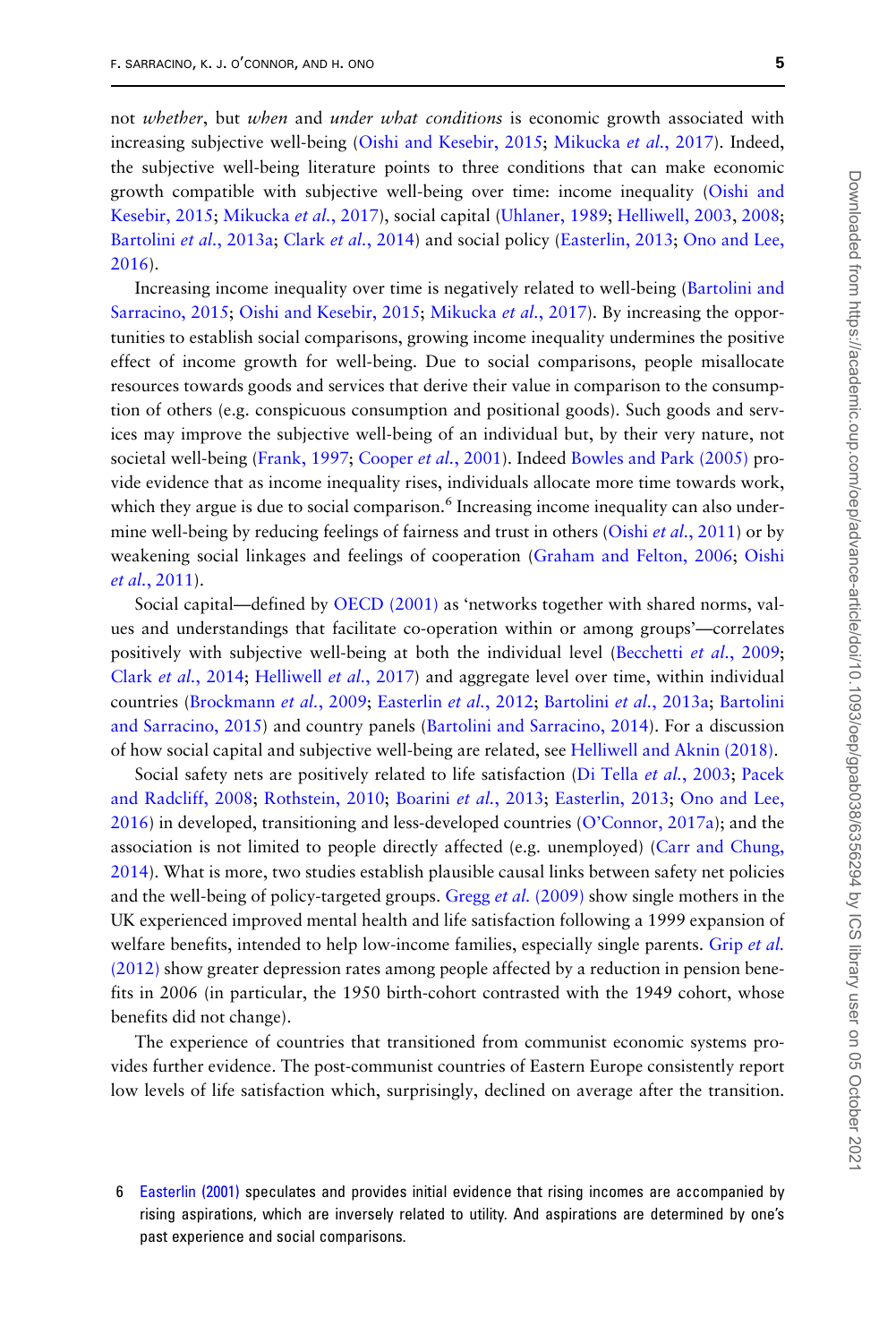Much of this decline can be attributed to the loss of jobs<sup>7</sup> and deterioration of the safety net. Under communism, people were guaranteed jobs, basic income, health insurance, education and other benefits. The transition to market capitalism may have paved the path to meritocracy, but it was also accompanied by a collapse of the social insurance system, which invariably resulted in greater inequality and lower well-being.

In China, life satisfaction exhibited a similar pattern of collapse and recovery following the transition, all the while growing at an average annual rate of more than 9.0%. Potential explanations for these startling facts are discussed in [Brockmann](#page-21-0) et al.  $(2009)$ , [Easterlin](#page-22-0) et al. [\(2012\),](#page-22-0) [Bartolini and Sarracino \(2015\)](#page-21-0) and [Easterlin](#page-22-0) et al. (2017). Each article partially attributes the decline in life satisfaction to increased social comparisons, especially facilitated by rising income inequality. [Bartolini and Sarracino \(2015\)](#page-21-0) document the importance of social capital, estimating that nearly 19.0% of the well-being loss in China is related to a decrease in social capital. [Easterlin](#page-22-0) et al. (2012) and Easterlin et al. (2017) instead emphasize the rise in unemployment, ${}^{8}$  which was inversely related to life satisfaction over the full cycle from 1990 to 2010. And like in the European transition countries, with unemployment came not only income losses, but also the elimination of social benefits, which exacerbated the effects of unemployment.

In sum, the decline in Chinese well-being can be explained by (1) increasing income inequality which facilitated increasing social comparisons, (2) declining social capital and (3) increasing unemployment accompanied by a severely reduced social safety net. The recent recovery appears to be driven by improvements in trust, employment and the social safety net ([Easterlin](#page-22-0) et al., 2017; [Morgan and Wang, 2018](#page-23-0)). It is plausible that the same mechanisms are at work in other countries too, including Japan.

There are few studies that explain long-term trends in subjective well-being in Japan. In an early study, [Easterlin \(1995\)](#page-22-0) documents a flat trend in satisfaction over the period 1958–1987, which occurred despite a concurrent five-fold increase in real per capita income. More recently, [Yamamura \(2011\)](#page-24-0) evaluates life satisfaction in 1979 and 1996 in Japan. Over this period, life satisfaction increased; however, the causes could not be determined based on the cross-sectional regressions used in the paper. The author also shows that total government expenditures increased over the period, which would suggest a positive link to life satisfaction, but the increase was not statistically significant.

Following the review of the evidence from other countries, we expect that changes in income inequality, social capital and social safety net correlate with the rise in life satisfaction in Japan between 1990 and 2010. In the next section, we document the Japanese policy reforms of the mid-1990s and then discuss our expectations for well-being.

#### 2.1 Social insurance system in Japan

[Esping-Andersen \(1990\)](#page-22-0) provides a common framework to distinguish three types of welfare states. The essence of the typology rests on the key question: who is the main provider of the safety net? Under the social democratic model (also known as the Scandinavian model), the role of the state is most prominent, with less reliance on the family and the market. Under the conservative model, social insurance coverage is relatively narrow and the

- 7 [Oswald \(1997\)](#page-24-0) suggests unemployment is the 'primary economic source of unhappiness' (p. 1828), based on analyses of changes in subjective well-being over time in the USA and Europe.
- 8 Due to government restructuring of state-owned enterprises and large rural to urban migration resulting from relaxed internal migration laws.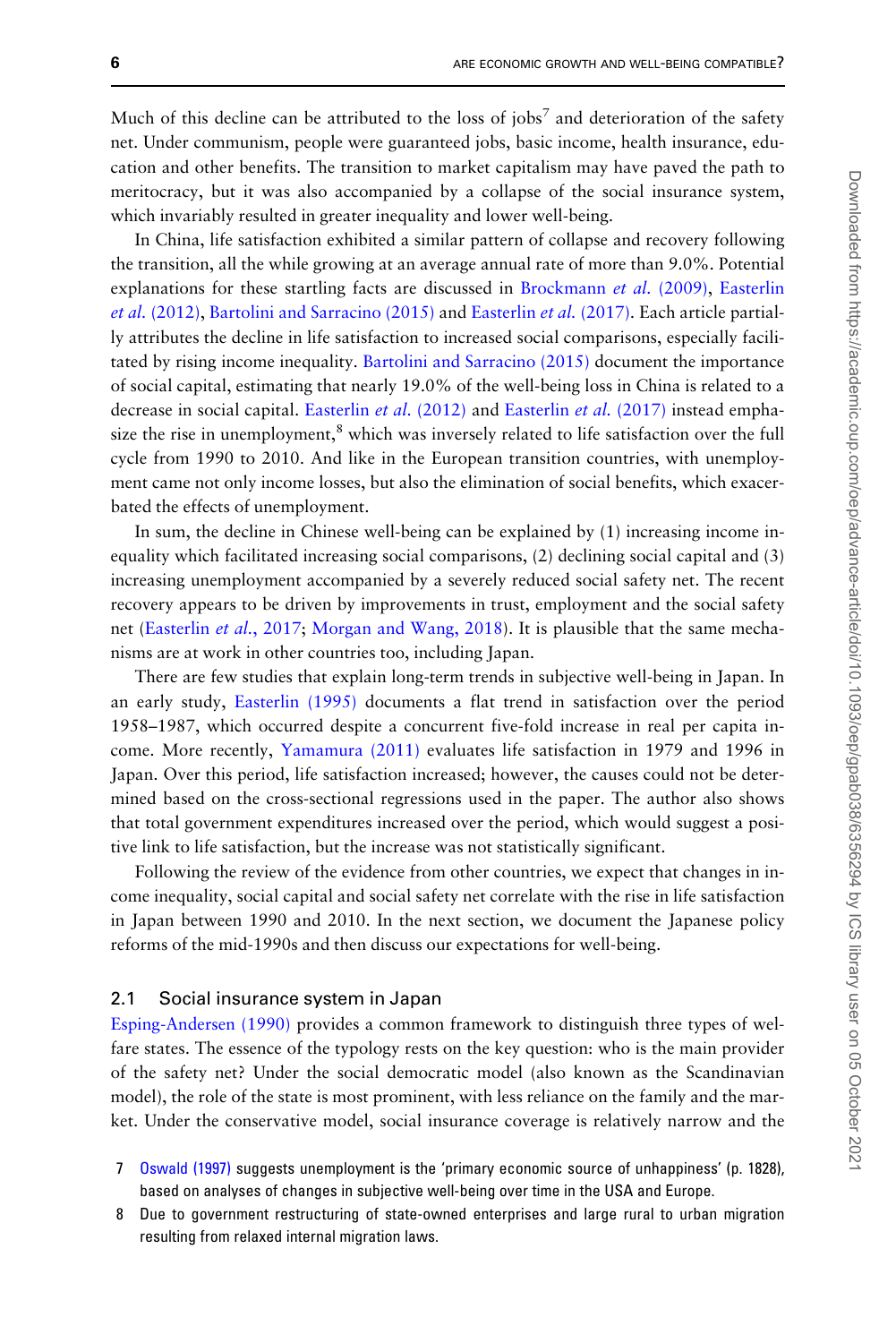burden falls on families. Under the liberal model, social insurance becomes more of an individual matter, with greater reliance on privatized markets.

Which regime Japan belonged to was a subject of debate and remained contested for some time until [Esping-Andersen \(1997\)](#page-22-0) addressed the question in a follow-up study. In essence, he argued that, prior to the 1990s, Japan's situation was rather unique in that the country was a hybrid of both the conservative and the liberal regimes, situated somewhere 'between Europe and America.'

Under the familialist system which remained prominent during the postwar period, parents and children were mutually dependent. The majority of young married couples lived with their parents. The younger couple took care of the grandparents, who often reciprocated by assisting with childcare and household chores. The arrangement was especially helpful in the case of dual-career couples as they were able to depend on their parents to take care of family matters during their absence from home.

At the same time, aspects of the liberal regime were present, in the form of corporatist or company-sponsored welfare. Indeed, Japanese corporations exemplified 'welfare corporatism' [\(Dore, 1973](#page-22-0)) or 'Japanese style corporatism' ([Esping-Andersen, 1997](#page-22-0)) whereby a 'familialistic ideology is supported by company-provided benefits to long-term male employees' [\(Brinton and Mun, 2016\)](#page-21-0). This corporatist model of welfare implicitly assumes a traditional division of labour between men and women: 'it implies that families will be quite dependent on the male breadwinner since coverage under social insurance assumes long, unbroken employment careers' ([Esping-Andersen, 1997\)](#page-22-0).

#### 2.1.1 Challenges to the traditional model of welfare

Japan was not immune to the long-term process of 'de-familialization' (Estévez-Abe and [Naldini, 2016](#page-22-0)) commonly observed in European society at large. Greater urbanization and industrialization put pressure on extended families and Japan witnessed a gradual decline of family and social ties. The share of three-generation-family households, a common feature of households in postwar Japan, dwindled from 54% in 1975 to 13% in 2013 [\(Ministry of Health, Labour and Welfare, 2014](#page-23-0)). The share of the elderly (over age 65 years) living alone doubled from 9% to 18% and the share of elderly couples living alone (without children) also doubled from 20% to 39%. [Lee \(2016\)](#page-23-0) provides further empirical evidence of weakening family ties in Japan and documents the conflicting views on elder care responsibilities among Japanese families, between social expectations and individual preferences.

The corporate safety net also diminished throughout the 1990s as the Japanese economy entered a period of sluggish growth following the burst of the economic bubble in the early 1990s. During the so-called lost two decades, the economy experienced chronic deflation and low growth. A combination of increased public spending and near zero interest rates was implemented in the 1990s, but achieved little success. In the private sector, benefits became less generous as the companies pinched their expenditures.

The 1990s also witnessed a significant increase in women's labour force participation prompted by a combination of push and pull factors. The traditional male breadwinner model, which relied on a single source of income, became unsustainable amidst the economic downturn. Women's educational attainment had also been increasing steadily, which increased their incentive to participate in the labour market.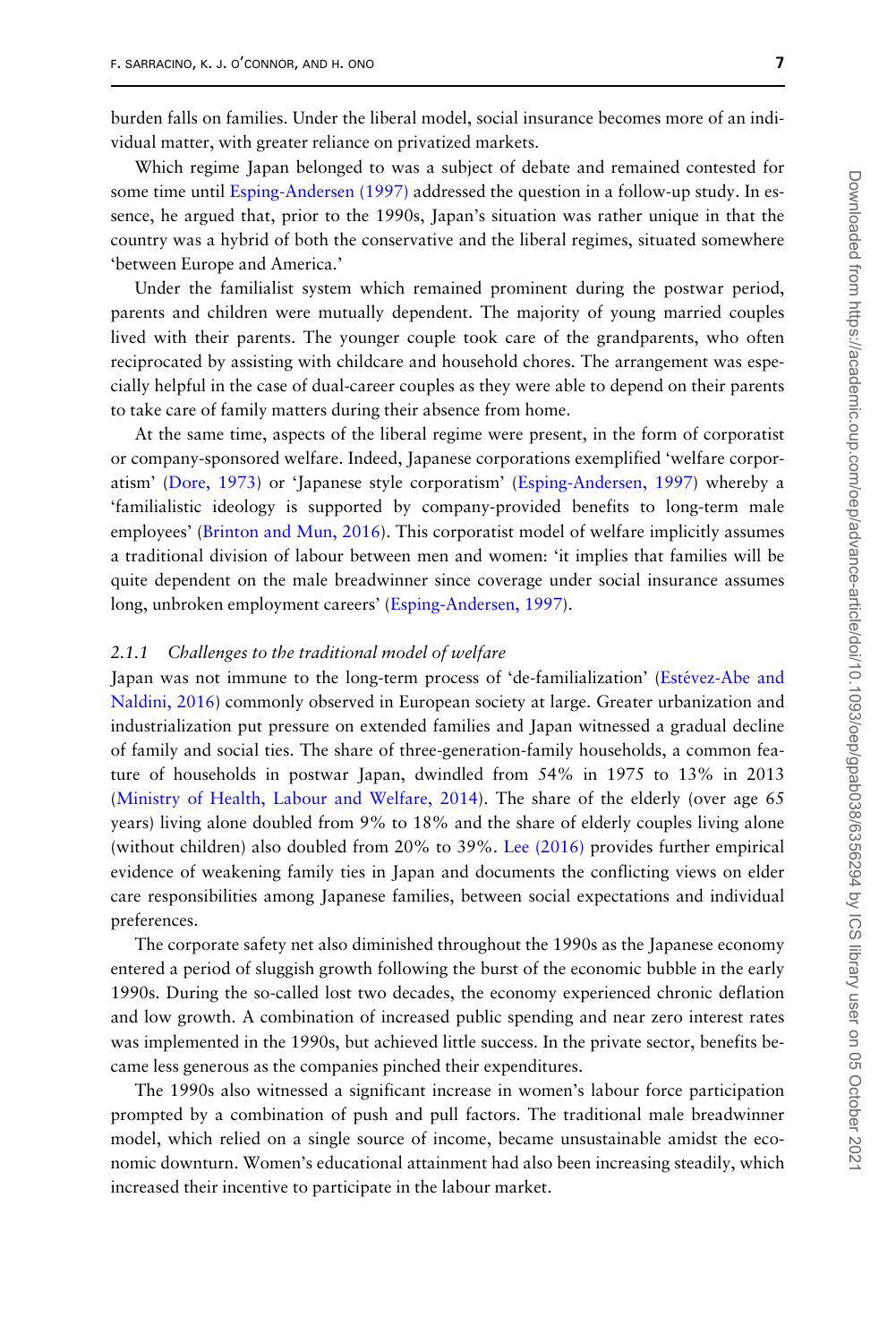The 'good jobs' which offer job security with good benefits became fewer in number in the post-bubble period. Lifetime employment was still offered but the likelihood of getting those offers declined [\(Ono, 2010](#page-23-0)). The share of workers in nonstandard employment more than doubled from 15% to 38% between 1984 and 2016 ([Ministry of Health, Labour and](#page-23-0) [Welfare, 2014\)](#page-23-0). Consequently, the population in need of social protection greatly expanded during the 1990s.

Meanwhile, the population was projected to decline: fertility was well below the replacement level and the population was ageing rapidly. In 1989, the country experienced the '1.57 shock' which was the lowest total fertility rate ever recorded in Japan at the time.<sup>9</sup>

These challenges called into question, the long-term sustainability of the familialist/corporatist model of social insurance. Overcoming the problems of an ageing and shrinking population could no longer be left to the market or to families.

#### 2.1.2 Policy reform

To address these issues the government started to take a more active role in providing for the welfare of their citizens. The (liberal) market-centric regime was unsuitable for the Japanese ideology as policymakers feared rising inequality. The economic stagnation of the 1990s also showed that the familialist/corporatist model was vulnerable and unsustainable as it exposed individuals and households to excessive risk. Following these changes Japan invested in an alternative, state-centric, model of socializing risk, whereby social risk is shared equitably by society as a whole [\(Horioka and Kanda, 2010\)](#page-23-0).

Public social expenditures (as percentage of GDP) remained stable at about 10% during the 1980s, but increased to  $16\%$  in 2000 and  $23\%$  in  $2013$ .<sup>10</sup> This percentage currently exceeds the OECD average of 21%, and approaches the one of Scandinavian countries', for example Sweden (27% in 2013). Much of this growth was attributed to a greater allocation of expenditures targeted at the elderly. For example, between 1990 and 2000, expenditures for elderly care alone increased from 0.57 trillion to 3.57 trillion yen, while expenditures for the support of families and small children increased from 1.6 trillion to 2.74 trillion yen [\(Peng, 2004](#page-24-0)). In recent years, roughly 70% of social insurance was allocated towards elder-ly care (Oshio et al.[, 2014](#page-24-0)), which is a significantly larger share than in other OECD countries [\(Horioka and Kanda, 2010](#page-23-0)).

To further protect the well-being of the elderly population, labour market policies were introduced to protect the employment of older workers during the economic downturn of the 1990s ([Genda and Rebick, 2000](#page-22-0)). The government paid employers direct subsidies specifically for the purpose of retaining and employing older workers. While the elderly workforce may have benefited from this labour market intervention, it also had the undesirable consequence of depressing youth labour market ([Moriguchi and Ono, 2006](#page-23-0)).

The 2000s witnessed a flurry of reforms targeted at the elderly in the areas of pension, long-term care insurance and elderly health care (Oshio et al.[, 2014\)](#page-24-0). During 2000 and 2013, coverage of elderly care services expanded 10-fold, which was well above the OECD average (Estévez-Abe and Naldini,  $2016$ ). Previous to 2000, caring for the elderly was

<sup>9</sup> The fertility rate declined to its lowest level of 1.26 in 2005, but has since recovered somewhat to 1.44 in 2016.

<sup>10</sup> Figures are from the online OECD Social Expenditure Database. For more details, see [http://www.](http://www.oecd.org/social/expenditure.htm) [oecd.org/social/expenditure.htm](http://www.oecd.org/social/expenditure.htm).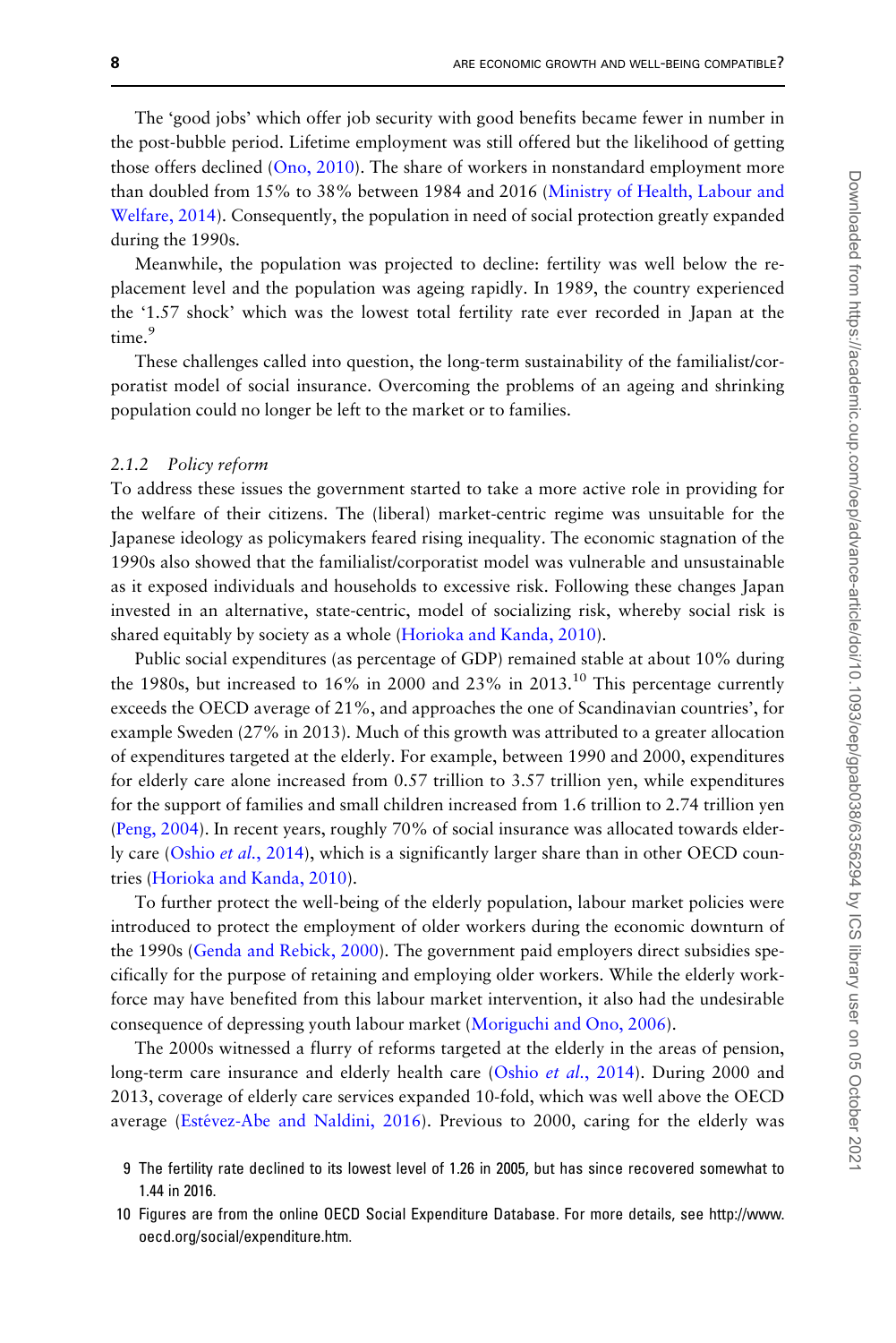covered by either the welfare system or by the medical system, but both faced two constraints: the need to provide long-term care and the lengthening of the care period [\(Ministry](#page-23-0) [of Health, Labour and Welfare, 2016](#page-23-0)). Against this backdrop, the Ministry rolled out the Long-Term Care Insurance System in 2000. It first explained to the public that traditional family support for the elderly had become unstable and untenable, and because of the weakening dependence between the elderly and family members, the country needed a long-term care system 'to support the independence of elderly people' ([Ministry of Health,](#page-23-0) [Labour and Welfare, 2016\)](#page-23-0). To this end, the Long-Term Care Insurance System developed a broad range of integrated medical and welfare services and the elderly gained access to a wide range of service providers to choose from. In 2005, the system was revised to emphasize preventive measures in hopes of easing the burden of increasing expenditures for long-term care, for example dementia (Oshio et al.[, 2014\)](#page-24-0).

A number of work–family policies aimed at addressing low fertility were introduced in the 1990s to motivate couples to have at least two children. Pro-family policies added further momentum to a state centred safety net which was already starting to take shape. As [Brinton and Mun \(2016\)](#page-21-0) explain, 'in the past few decades, the Japanese welfare state has joined European countries in implementing extensive work–family policies.' The Angel Plan of 1994 aimed to increase social care and support for families with small children, for example by providing childcare services ([Peng, 2004;](#page-24-0) [An, 2013](#page-20-0)). [Toivonen \(2007\)](#page-24-0) points out that the Angel Plan was a key moment when the national government acknowledged that caring for children was no longer the sole responsibility of the families, but one that requires institutional support. Following the Angel Plan, the government introduced a number of measures which provided further support for families and small children. This included the New Angel Plan (1999), Declining Birthrate Plus One Initiative (2002), Next Generation Education and Support Promotion Act (2003) and Declining Birthrate Society Countermeasures Basic Law (2003) (Oshio et al.[, 2014](#page-24-0)). Through these measures, the national government added more childcare facilities, introduced parental leave policies and enhanced income replacement levels. As an example of increasing benefits, in 1990, the monthly allowance for families with small children was nil for the first child, 2500 yen for the second child and 5000 yen for the third child and thereafter. In 2013, this allowance had been raised to 10,000 yen for the first and second child and 15,000 yen for the third child and thereafter ([Chuo-hoki, 2013](#page-21-0)). In short, the period from 1990 to 2010 was a critical turning point in the development of the welfare state in contemporary Japan, when the locus shifted from the family to the state.<sup>11</sup>

For women, expanding opportunities outside the family can be a cause of tension when they are at the same time expected to fulfil obligations within the family ([Raymo](#page-24-0) *et al.*, [2015](#page-24-0)). Indeed, women entering the labour force, while maintaining household duties, has famously been referred to as working a second shift [\(Hochschild and Machung, 1989](#page-23-0)). However, when growing labour market opportunities are accompanied by institutional support, for example childcare and elderly care, such tensions can be alleviated ([Ono and](#page-23-0) [Lee, 2016](#page-23-0)). For example, women who cared for a family member experienced significantly

11 In spite of the drastic measures adopted by the Japanese government to intervene in the sphere of elderly care and support for families with small children, the supply of care facilities remains inadequate. The weakening of family support came suddenly. To this day, demand for elderly care and childcare facilities outnumbers supply. Japan continues to invest in the facilities, but the waiting list remains long.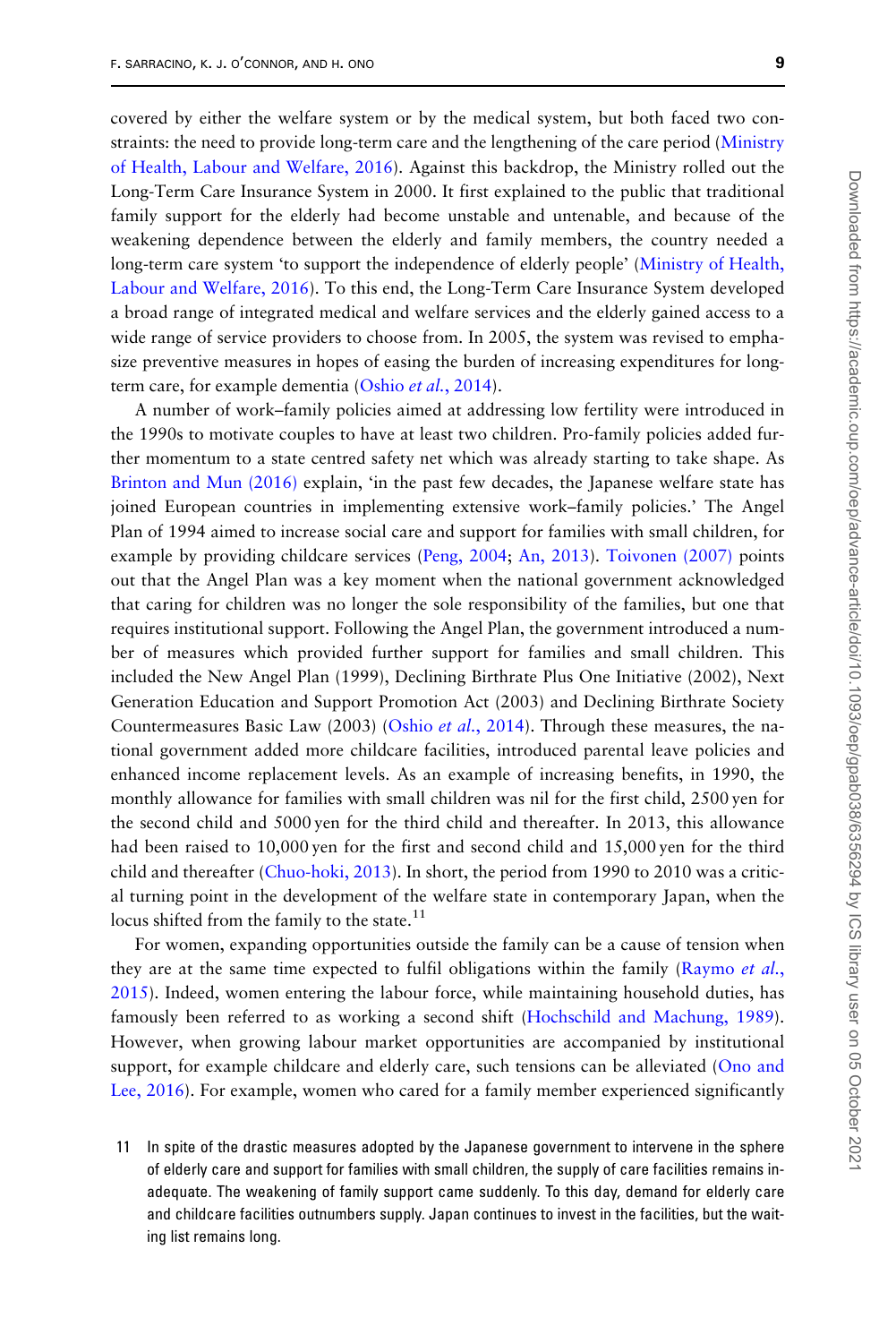lower subjective well-being [\(Moriyama](#page-23-0) et al., 2018), but provision of family homecare serv-ices significantly reduced feelings of burden among family caregivers [\(Kumamoto](#page-23-0) et al., [2017](#page-23-0)). Thus, providing institutional support for the elderly, families and small children may have improved the well-being of the many women who entered the labour force.

#### 2.2 Our contribution

The relationship between economic growth and subjective well-being changed in a period when important reforms took place in Japanese society. Considering our focus on the longterm relationship between economic growth and well-being, we cannot test the causal effect of a specific policy which is, by definition, short term. Moreover, strategies focusing on one reform are not feasible because numerous reforms occurred at approximately the same time, and their effects cannot be disentangled. Based on evidence from previous studies, we use micro-data to evaluate whether the sustained increase in life satisfaction observed after 2000, especially among the elderly and women, is consistent with the expected consequences of the policy reforms of the 1990s.

# 3. Data

The WVS provides repeated, cross-sectional data on social capital, subjective well-being and socio-demographic and economic variables about Japan intermittently from 1981 to 2010. The Japanese sample is comprised of about 1000 observations per wave selected according to multi-stage stratified sampling ([WVS, 2014\)](#page-24-0).

We use the available data (from 1981 to 2010) for descriptive purposes. The econometric analysis, however, focuses on the period 1990–2010 because the change in life satisfaction that we consider occurred during that period. In contrast, life satisfaction did not change much between 1981 and 1990.

Our measure of well-being is life satisfaction as observed through answers to the question: 'all things considered, how satisfied are you with your life as a whole these days?'. Answers range from  $1 = 'dissatisfied'$  to  $10 = 'satisfied'.$  We focus only on life satisfaction because: (i) it provides a more pertinent and differentiated information than happiness (1–4 points scale) and (ii) happiness is usually regarded as a more emotional measure of wellbeing, whereas life satisfaction is considered more of a cognitive evaluation of well-being. Hence, the second is usually regarded as a more reliable measure [\(Diener, 2006](#page-21-0)).

Household income, financial dissatisfaction and social capital are the three main independent variables. Income is measured through respondents' evaluations of their own net household income. In particular, respondents are asked to place themselves on a scale from 1 to 10 where each point corresponds to a specific income bracket. For the present analysis, we substituted each value on the scale with the average value of the bracket. Subsequently, the values were converted into real Yen (with a base year 2010) and log transformed.

Financial dissatisfaction is based on answers to the question: 'how satisfied are you with the financial situation of your household?' The answers range on a 10-point scale which we inverted so that higher values stand for greater dissatisfaction. Previous studies documented that financial dissatisfaction strongly correlates with measures of social deprivation, whereas it is weakly predicted by income. These findings suggest that, when controlling for income, financial dissatisfaction reflects social comparisons, that is people's own evaluation of their achievements relative to the achievements of others [\(Brockmann](#page-21-0) et al., 2009; [D'Ambrosio and Frick, 2012\)](#page-21-0).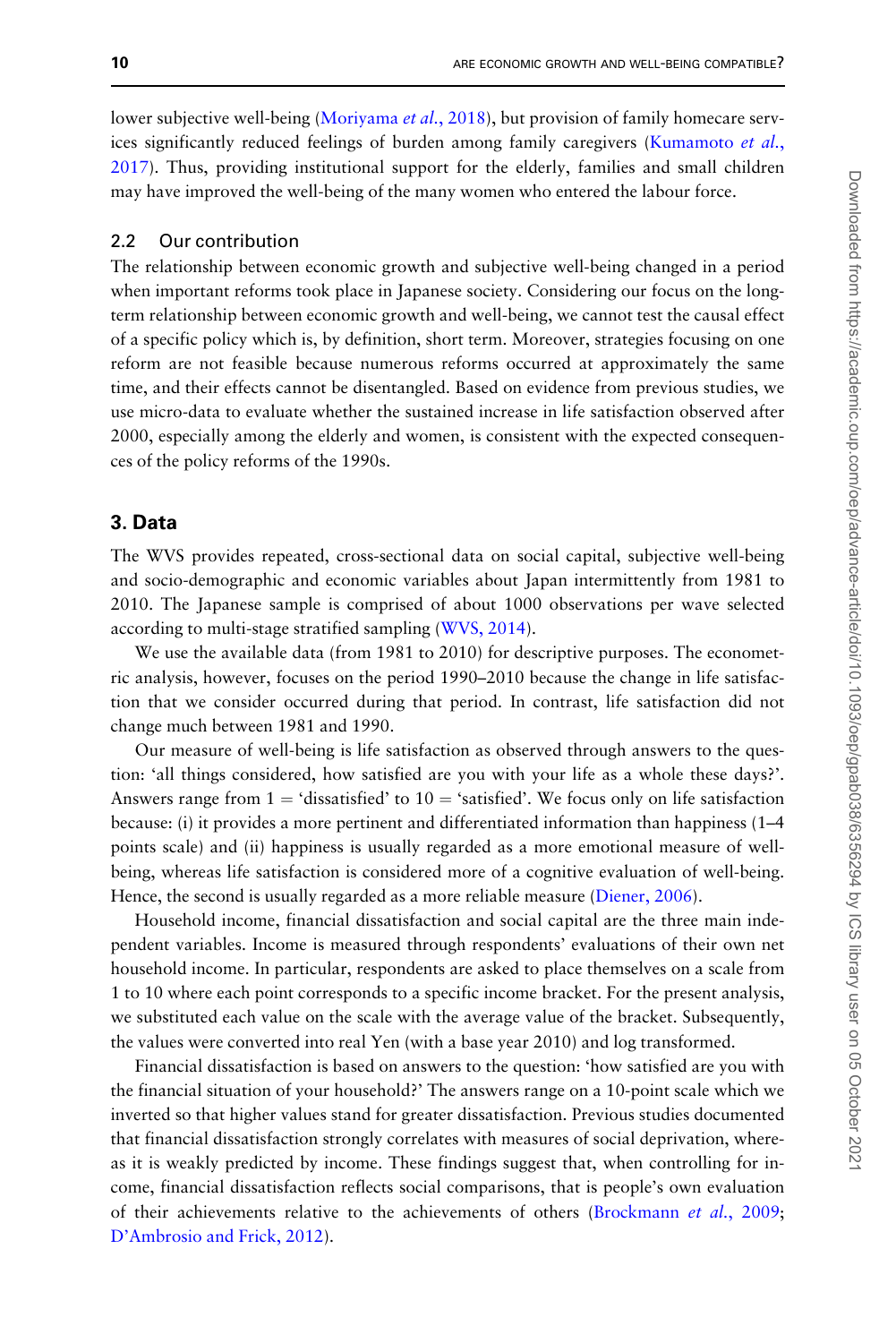We observe social capital using generalized trust, a measure of civic cooperation (civicness), and participation in groups and associations. Trust in others is measured with the answers to the question: 'Generally speaking, would you say that most people can be trusted, or that you can't be too careful in dealing with people?'. Answers are coded 1 if the respondent answers positively, 0 otherwise ([Knack and Keefer, 1997](#page-23-0)). The index of civicness is based on answers to questions about whether 'avoiding a fare on public transport', 'cheating on taxes if you have the chance', 'claiming government benefits which you are not entitled to' or 'accepting a bribe' are acceptable. The answers range on a 1 (never justifiable) to 10 (always justifiable) scale. A factor analysis on the four questions indicated the stability and comparable magnitude of the factor loadings, both across waves and within waves. Thus, we created the index of civicness as the average value of the four initial variables, on a 10-point scale where higher values stand for higher civicness.

We observe respondents' involvement in social activities through answers about their participation in a number of groups and associations. The WVS includes a large battery of questions asking whether people belong or actively participate in groups or associations (for the complete list of groups or associations, see Online [Appendix E\)](https://academic.oup.com/oep/article-lookup/doi/10.1093/oep/gpab038#supplementary-data). Given the various nature of participation in groups and associations, we created two dummy variables which take, respectively, the value of 1 if the respondent declared to belong to a Putnamian or to an Olsonian group, zero otherwise. The distinction between the two groups of associations is based on the authors' different views about the role of the association. [Putnam](#page-24-0) et al. [\(1993\)](#page-24-0) identify in associations a source of general trust and of social ties leading to governmental and economic efficiency, whereas [Olson \(1982\)](#page-23-0) emphasizes the tendency of associations to act as lobbies to get policies that protect the interests of special groups at the expenses of the society as a whole.

We also included a standard set of socio-demographic controls such as gender, age, marital and employment status, reported health and the region where the interview was conducted.<sup>12</sup>

## 4. Method

Our aim is to explain the variation of subjective well-being in Japan and to quantify the relative importance of the changes in social capital, income and social comparisons along with the other correlates of life satisfaction. To this end, we use the Blinder–Oaxaca decomposition. This technique allows us to decompose the well-being gap between the initial (1990) and the final year (2010) of observations and to identify how well the changes in variable values and their relationships with life satisfaction explain the gap. Indeed, life satisfaction may change because people have more of what matters for well-being (e.g. health), and/or because the correlation of what matters for well-being changed (e.g. the coefficient of health in 2010 is higher than in 1990). We consider the latter effect a consequence of a change in people's preferences. The Blinder–Oaxaca decomposition allows us to account for the effect of changes in endowments and in preferences at the same time.

The decomposition method is used to study group differences for a given outcome variable by dividing them into two parts: the *explained* one, accounting for differences in observed characteristics of the population and the *unexplained* one, measuring the differences in the coefficients between two groups or periods ([Jann, 2008\)](#page-23-0). The latter is generally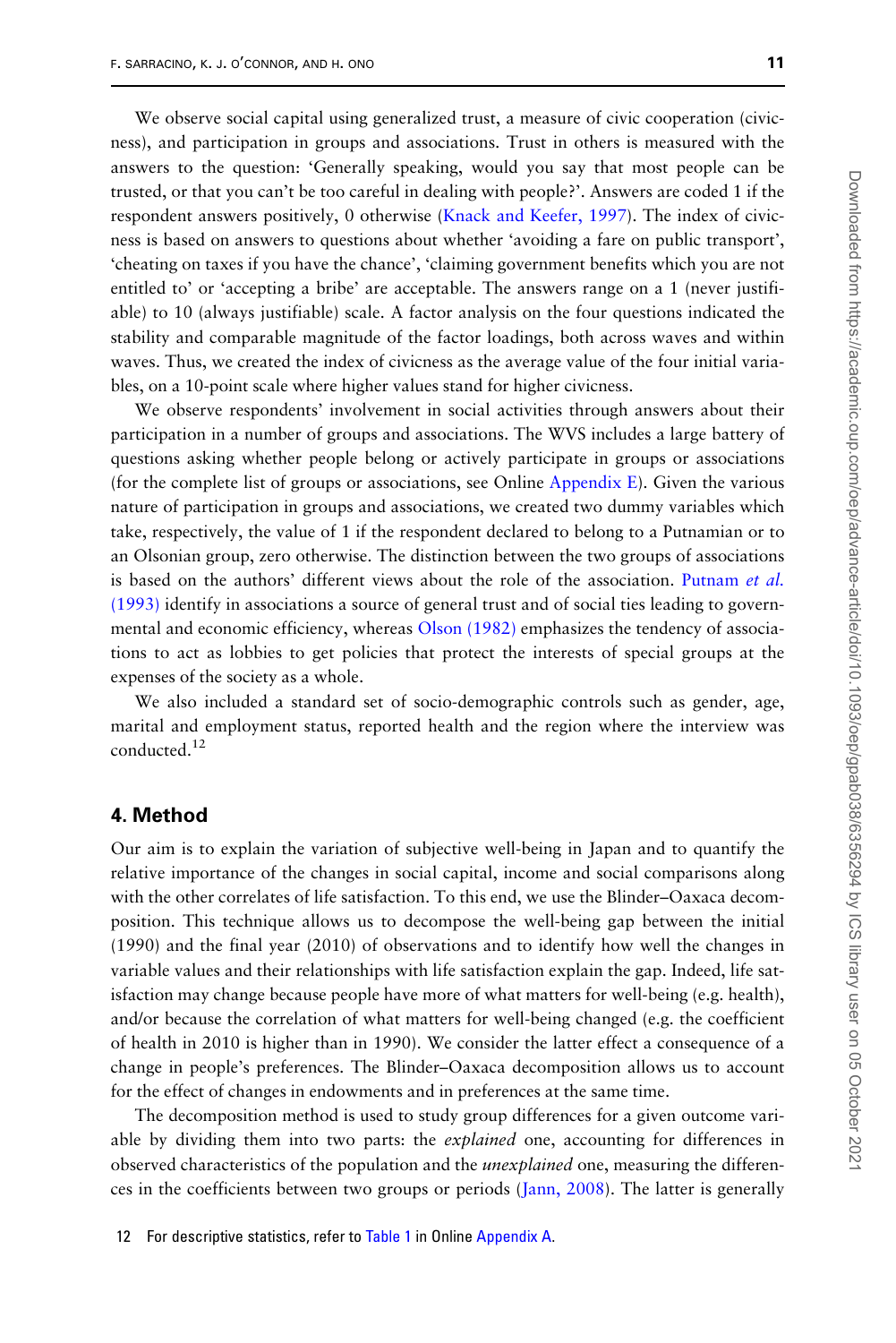<span id="page-11-0"></span>

Fig. 3. Trends of life satisfaction for elderly and young people between 1981 and 2010. Source: WVS data. Authors' own elaboration.

considered a discrimination measure [\(Jann, 2008](#page-23-0)). For the purpose of the present article, the decomposition is used to identify how much of the overall gap in the average life satisfaction between two years can be ascribed to differences in the set of characteristics as presented in Equation (1) (the explained part) and to differences in how these characteristics correlate with well-being (the unexplained part). A downside of the Blinder–Oaxaca approach is that the unexplained part captures also the potential effects of differences in any unobserved variables [\(Jann, 2008](#page-23-0)).

Formally, the decomposition can be represented as follows:

$$
\Delta LS = \underbrace{[E(X_{2010}) - E(X_{1990})]' \cdot \beta^*}_{\text{explained}} + \underbrace{[E(X_{2010})' \cdot (\beta_{2010} - \beta^*) + E(X_{1990})' \cdot (\beta^* - \beta_{1990})]}_{\text{unexplained}},
$$
\n(1)

where  $\Delta LS$  is the difference in average subjective well-being between 1990 and 2010, respectively, the initial and final year of observations,  $E(X)$  is the yearly average of a vector of explanatory variables—as presented in Section 3—measured at the beginning and at the end of the period of observation,  $\beta_{2010}$  and  $\beta_{1990}$  are vectors of coefficients and  $\beta^*$  is a vector of non-discriminatory coefficients to quantify how much each group of variables explains the overall difference in means. In all our estimates, we use standard errors robust to heteroskedasticity, and sample weights provided by the WVS.

We are aware that the ordered nature of the dependent variable would require ordered probit or logit techniques. However, we adopted a linear model for ease of computation and comparison of the coefficients across years.<sup>13</sup> Moreover, the literature on subjective well-being demonstrated that, when the dependent variable has a sufficient number of cate-

13 Estimated coefficients are qualitatively similar to those from ordered probit estimates, which are available upon request to the authors.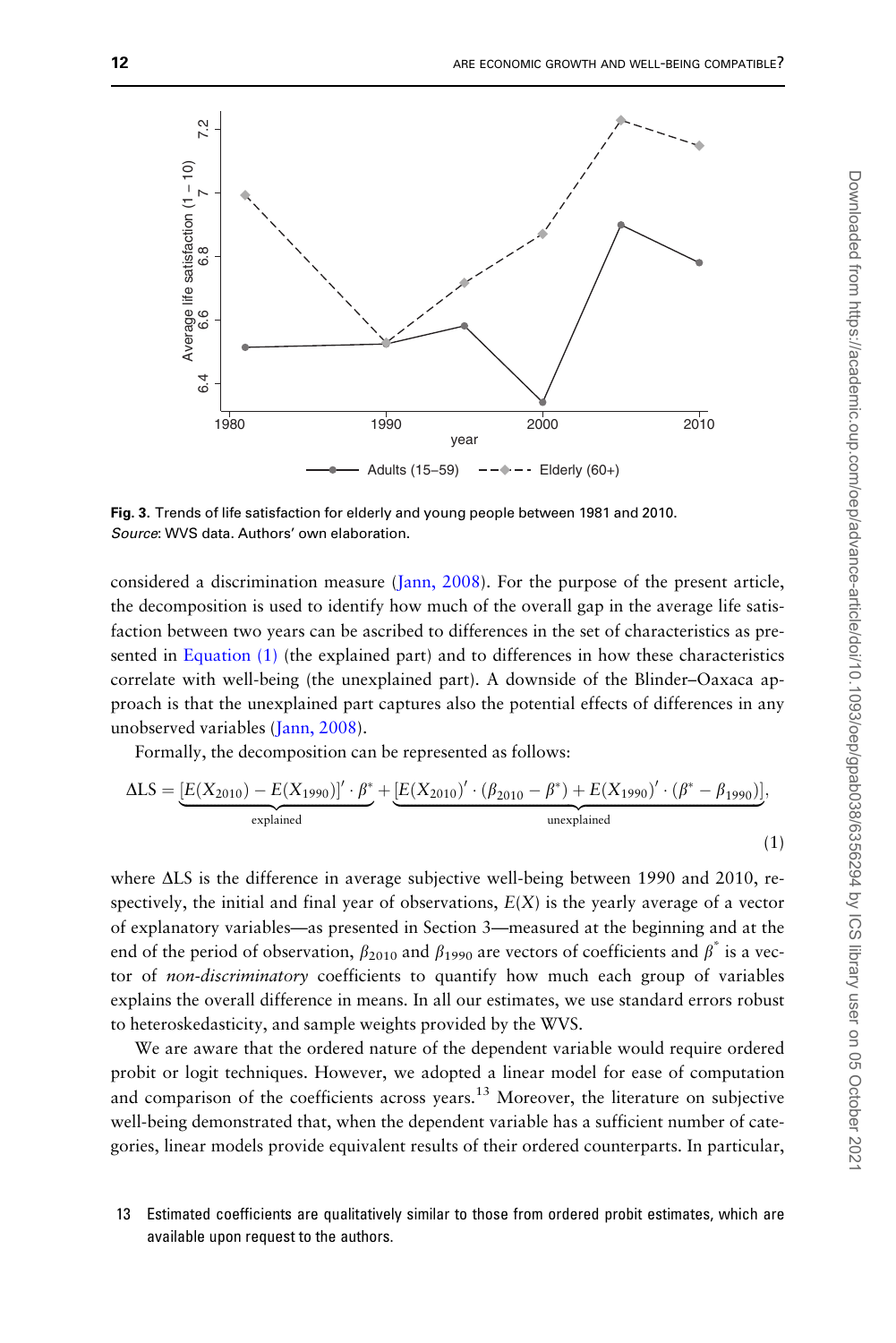<span id="page-12-0"></span>

Fig. 4. Trends of life satisfaction for women and men between 1981 and 2010. Source: WVS data. Authors' own elaboration.

[Ferrer-I Carbonell and Frijters \(2004\)](#page-22-0) conclude that assumptions on ordinality or cardinality of the answers to a subjective well-being question are 'relatively unimportant to results.'14

# 5. Results

#### 5.1 Life satisfaction trends for the elderly and women

Given the focus of the reforms, we expect that the elderly and women benefited more. The evidence is consistent with this expectation. [Figure 3](#page-11-0) presents the trends for individuals aged 60 years and over and younger people. During the period 1980–1990, life satisfaction declined in absolute and relative terms for elderly people. But after 1990, this trend reversed and life satisfaction increased in absolute and relative terms (compared with young people). This reversal is consistent with the expected consequences of the policy reforms targeting elderly people, and with government's intervention to protect the employment of older workers (which came at the expense of depressing labour market conditions for younger adults) [\(Moriguchi and Ono, 2006](#page-23-0)). This may explain, at least in part, the bifurcation in life satisfaction between the older and younger people in the 1990s.

The results for women are similar (see Fig. 4). Prior to 1990, the life satisfaction trends for men and women were fairly similar, but following 1990, both groups experienced an increase, women more so than men. As one of the targeted groups, the relative increase in women's life satisfaction is consistent with the policy expectations described above.

The increase in life satisfaction generally, and of the elderly and women in particular, is in line with the expected outcomes of the policy reforms of the 1990s. In the next section, we use the decomposition analysis to study which individual level changes correlate with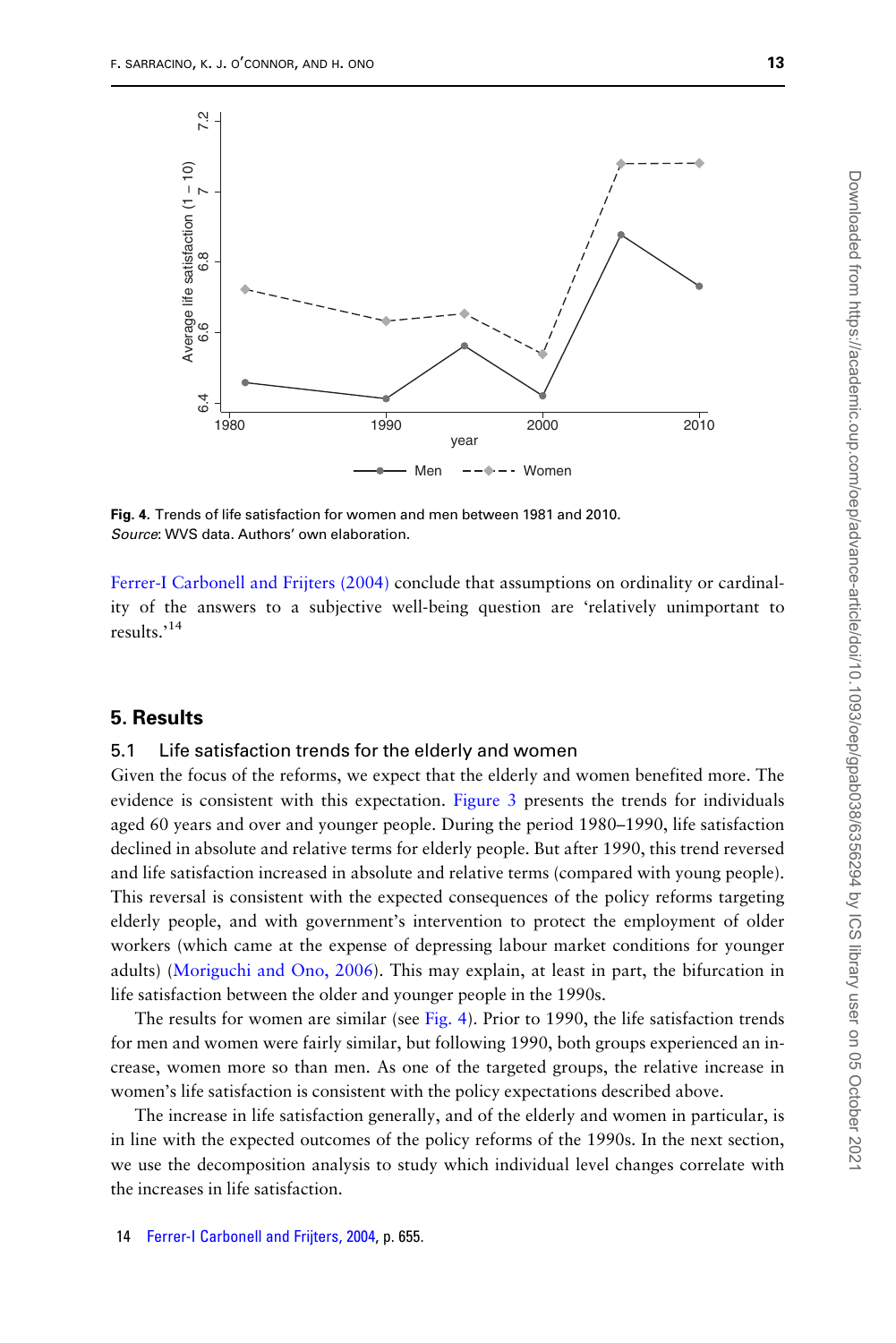|                                   | 1990          |            | 2010                              |            | Pooled                           |            |
|-----------------------------------|---------------|------------|-----------------------------------|------------|----------------------------------|------------|
| log yearly income (real Yen 2010) | 0.123         | (1.21)     | $0.169***$                        | (2.55)     | $0.168\sp{^\ast}$                | (3.02)     |
| Financial dissatisfaction         | $-0.444$ ***  | $(-14.57)$ | $-0.389$ ***                      | $(-19.56)$ | $-0.400$ ***                     | $(-23.59)$ |
| State of health                   | $0.383***$    | (5.33)     | 0.526                             | (10.44)    | $0.510***$                       | (12.37)    |
| Trust in others                   | $0.293$ **    | (2.79)     | $0.193$ **                        | (2.59)     | $0.215***$                       | (3.52)     |
| Index of civicness                | 0.0539        | (1.55)     | $-0.00363$                        | $(-0.12)$  | 0.0166                           | (0.68)     |
| Membership in at least 1          | 0.187         | (1.52)     | 0.110                             | (1.43)     | $0.170***$                       | (2.61)     |
| Putnam's group                    |               |            |                                   |            |                                  |            |
| Membership in at least 1          | $-0.256^{''}$ |            | $(-1.72)$ $-0.0535$               |            | $(-0.56)$ $-0.0697$              | $(-0.85)$  |
| Olson's group                     |               |            |                                   |            |                                  |            |
| $35 \le$ age $< 60$ years         | $-0.538$ ***  |            | $(-3.85)$ $-0.228$ <sup>*</sup>   |            | $(-1.90)$ $-0.259$ **            | $(-2.86)$  |
| 60 years and more                 | $-0.568$ **   | $(-2.76)$  | 0.0346                            | (0.23)     | 0.0315                           | (0.27)     |
| Female                            | 0.000         | (0.00)     | 0.164                             | (1.78)     | 0.131                            | (1.78)     |
| Single                            | $-1.233***$   |            | $(-4.50)$ $-0.702$ <sup>***</sup> |            | $(-4.31)$ $-0.803$ ***           | $(-5.72)$  |
| Divorced/separated                | $-0.358$      |            | $(-0.58)$ $-0.641$ ***            |            | $(-3.65)$ $-0.510$ <sup>**</sup> | $(-3.09)$  |
| Widowed                           | $-0.438$      |            | $(-1.18)$ $-0.531$ <sup>**</sup>  |            | $(-2.76)$ $-0.496$ **            | $(-2.91)$  |
| One child                         | $-0.341$      | $(-1.21)$  | 0.0249                            |            | $(0.16)$ $-0.0513$               | $(-0.38)$  |
| Two or more children              | $-0.274$      |            | $(-1.12)$ $-0.000127$             |            | $(-0.00)$ $-0.0967$              | $(-0.82)$  |
| Part time                         | 0.276         |            | $(1.60)$ -0.0997                  | $(-0.79)$  | 0.0173                           | (0.17)     |
| Self-employed                     | 0.0504        | (0.29)     | 0.101                             | (0.63)     | 0.0602                           | (0.50)     |
| Retired                           | 0.419         | (1.39)     | 0.0146                            | (0.10)     | 0.0861                           | (0.68)     |
| Housewife                         | 0.0993        | (0.60)     | 0.0851                            | (0.65)     | 0.0620                           | (0.60)     |
| Student                           | $-0.246$      | $(-0.69)$  | $0.880$ **                        | (2.65)     | 0.154                            | (0.56)     |
| Unemployed                        | 0.297         |            | $(0.33)$ $-0.797$ ***             | $(-3.71)$  | $-0.648$ **                      | $(-3.08)$  |
| Other                             | $-0.317$      | $(-1.15)$  | 0.652                             | (1.46)     | 0.248                            | (0.78)     |
| Constant                          | $6.262$ ***   | (5.19)     | 5.314***                          | (6.81)     | $5.211***$                       | (7.94)     |
| Observations                      | 740           |            | 1,653                             |            | 2,393                            |            |
| Adjusted $R^2$                    | 0.395         |            | 0.404                             |            | 0.397                            |            |

<span id="page-13-0"></span>Table 1. Happiness regression in Japan in 1990 and 2010 using an OLS model.

Note: t-statistics in parentheses.  $p < 0.10$ ,  $p < 0.05$ ,  $p < 0.001$ . Source: WVS data. Authors' own elaboration.

5.2 Decomposition of the well-being gap between 1990 and 2010

Table 1 reports the coefficients from three ordinary least squares (OLS) regressions of life satisfaction. The coefficients are used in the decomposition as reported in [Equation \(1\).](#page-11-0) The first two columns provide the results for the years 1990 and 2010 separately, whereas the third column provides the results from a regression on pooled data. The coefficients in the third column coincide with the reference  $\beta s$  of the Blinder–Oaxaca decomposition (see  $\beta^*$  in [Equation \(1\)\)](#page-11-0). Results are consistent with expectations from standard happiness regressions (Dolan et al.[, 2008](#page-22-0)). Specifically, age exhibits a U-shape relation with life satisfaction; men and unemployed people are less satisfied than their counterparts; being married and high income positively correlate with life satisfaction and financial dissatisfaction negatively. Greater trust and participation in a Putnamian group are each positively associated with life satisfaction, while membership in an Olsonian group is not significantly related. Last, as is expected, healthier people are more satisfied with their lives.

As illustrated in [Fig. 1,](#page-2-0) life satisfaction increased between 1990 and 2010. In particular, life satisfaction increased by 0.4 points, from 6.6 to 7.0 on a 10-point scale (see Column 1,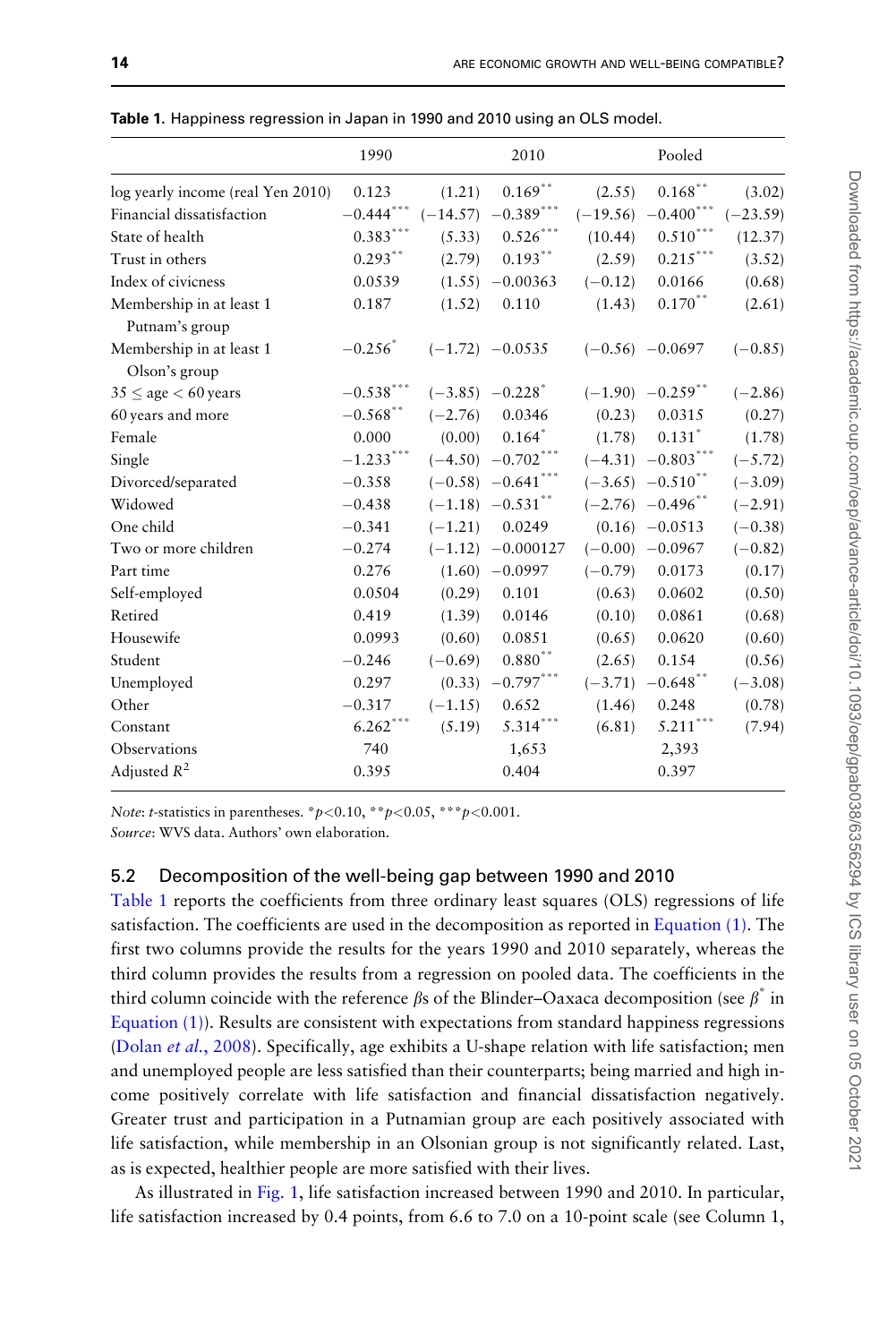Table 2 in Online Appendix B). This change is meaningful: as shown in [Fig. 1](#page-2-0), the average life satisfaction for a group of 10 countries changed by less, approximately 1%, over the same period. 0.4 is similar to the magnitudes for being financially dissatisfied (0.4), healthy  $(0.5)$ , divorced/separated  $(-0.5)$ , widowed  $(-0.5)$  or unemployed  $(-0.6)$  (as presented in the pooled column of [Table 1\)](#page-13-0). Becoming widowed or unemployed, for example, are relatively well-recognized as severe causes of distress.

The results of the decomposition show that the unexplained portion, which can be thought of as a change in preferences or circumstances, accounts for the bulk of this change, 0.35 points (see the row 'total' in Table 2, Online Appendix B). The explained portion, which includes changes in characteristics such as the ageing population, only accounts for 0.05 points. However, the aggregate figures mask considerable heterogeneity.

[Figures 5](#page-15-0) and [6](#page-15-0)—based on Table 2—illustrate the detailed results of the decomposition, that is how much change in life satisfaction is explained by each of its correlates. Although accounting for the smaller portion, it is perhaps more intuitive to start with [Fig. 5](#page-15-0), which presents the explained part of the decomposition of life satisfaction, that is the part that is associated with the changes over time in the levels of the explanatory variables. The ageing of the population is associated with a statistically significant increase in life satisfaction. Improving health and greater membership in Putnamian groups also correlate with an increase in life satisfaction. On the other hand, household income, marriage rates and social trust declined, which are associated with reduced life satisfaction. Financial dissatisfaction also increased, which is associated with reduced life satisfaction. The life satisfaction changes associated with each variable are detailed in Table 3 in Online Appendix B. The column  $X_{2010}$  provides the average score of each variable in 2010, while the column  $X_{1990}$ provides the same information for 1990. For example, the sample proportion of people aged 60 years or more increased from 13.8% to 35.6%.

[Figure 6](#page-15-0) presents the changes in life satisfaction associated with changes in the coefficients between life satisfaction and each of the correlates included in [Equation \(1\).](#page-11-0) The coefficient of age grew during this period, which is associated with greater life satisfaction. The increased relationship is consistent with the expected results of greater government support for elderly people (discussed further below). Similarly, greater government support for women and families is consistent with the increase in women's life satisfaction relative to men's. The number of kids is also more positively associated with life satisfaction. Changing relationships related to health, household income, marital status and social comparisons are also associated with greater life satisfaction. The coefficients of health and income increased, whereas the coefficients of marital status (single relative to married) and social comparisons decreased. Changing relationships related to civicness, participation in Putnamian groups and social trust correlate less with life satisfaction over time, that is their coefficients became smaller between 1990 and 2010. Details of the changing relationships are presented in Table 3 in Online Appendix B; column  $\beta_{2010}$  lists the coefficients from a happiness regression estimated on the subsample of year 2010, while  $\beta_{1990}$  provides the same information relative to year 1990. Using age again as an example, in 1990 being 60 years or older was negatively associated with life satisfaction  $(-0.568)$  life satisfaction points relative to being less than 35), but in 2010 this relationship turned positive, although not significant, meaning that people 60 years or older in 2010 are no longer less satisfied with their lives than younger people.

The improvement in women's life satisfaction relative to men's is consistent with the expected outcomes of the policy reforms. Since women were disproportionately burdened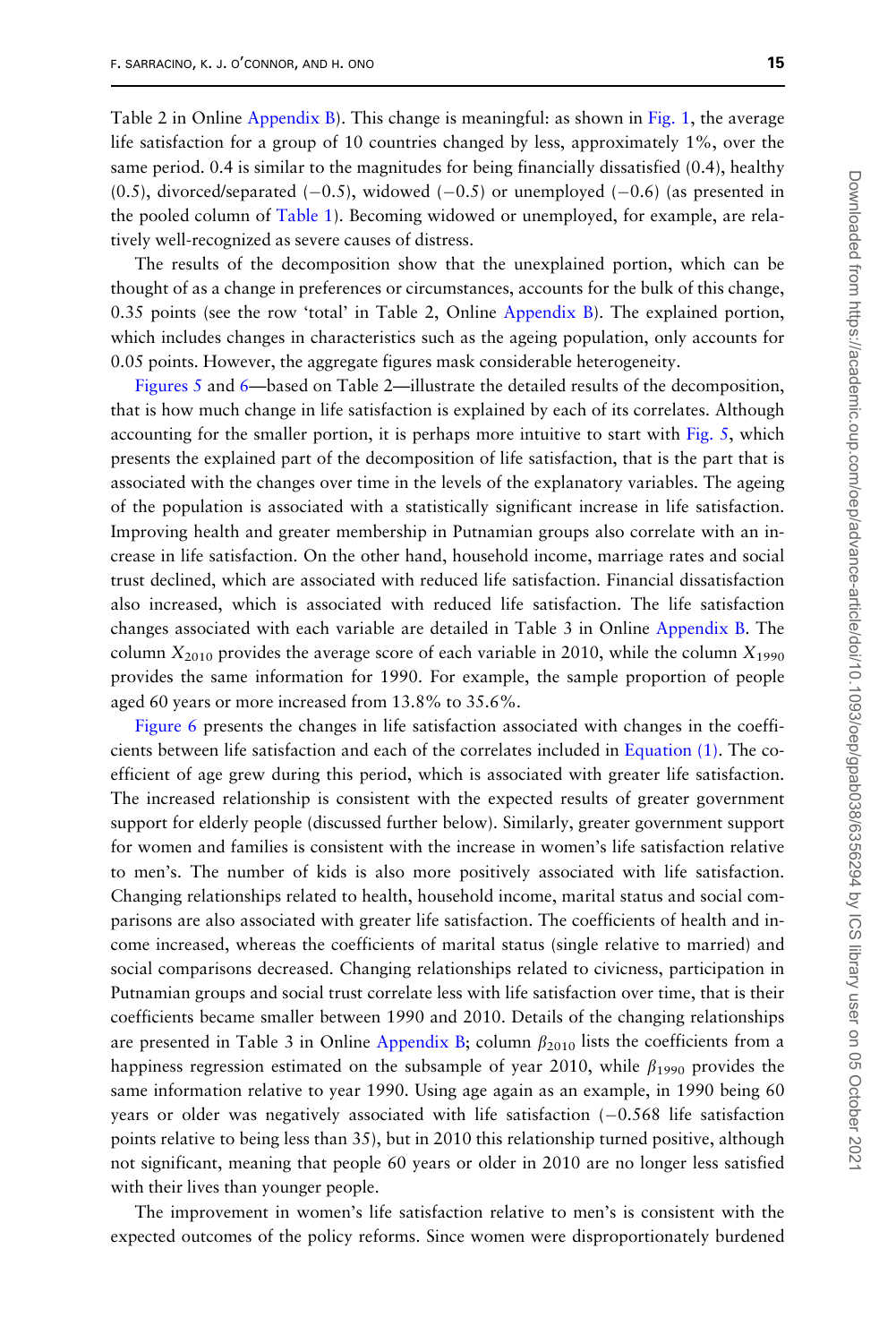<span id="page-15-0"></span>

Fig. 5. Explained part of the life satisfaction gap between 1990 and 2010. Source: WVS data. Authors' own elaboration.



Fig. 6. Unexplained part of the life satisfaction gap between 1990 and 2010. Source: WVS data. Authors' own elaboration.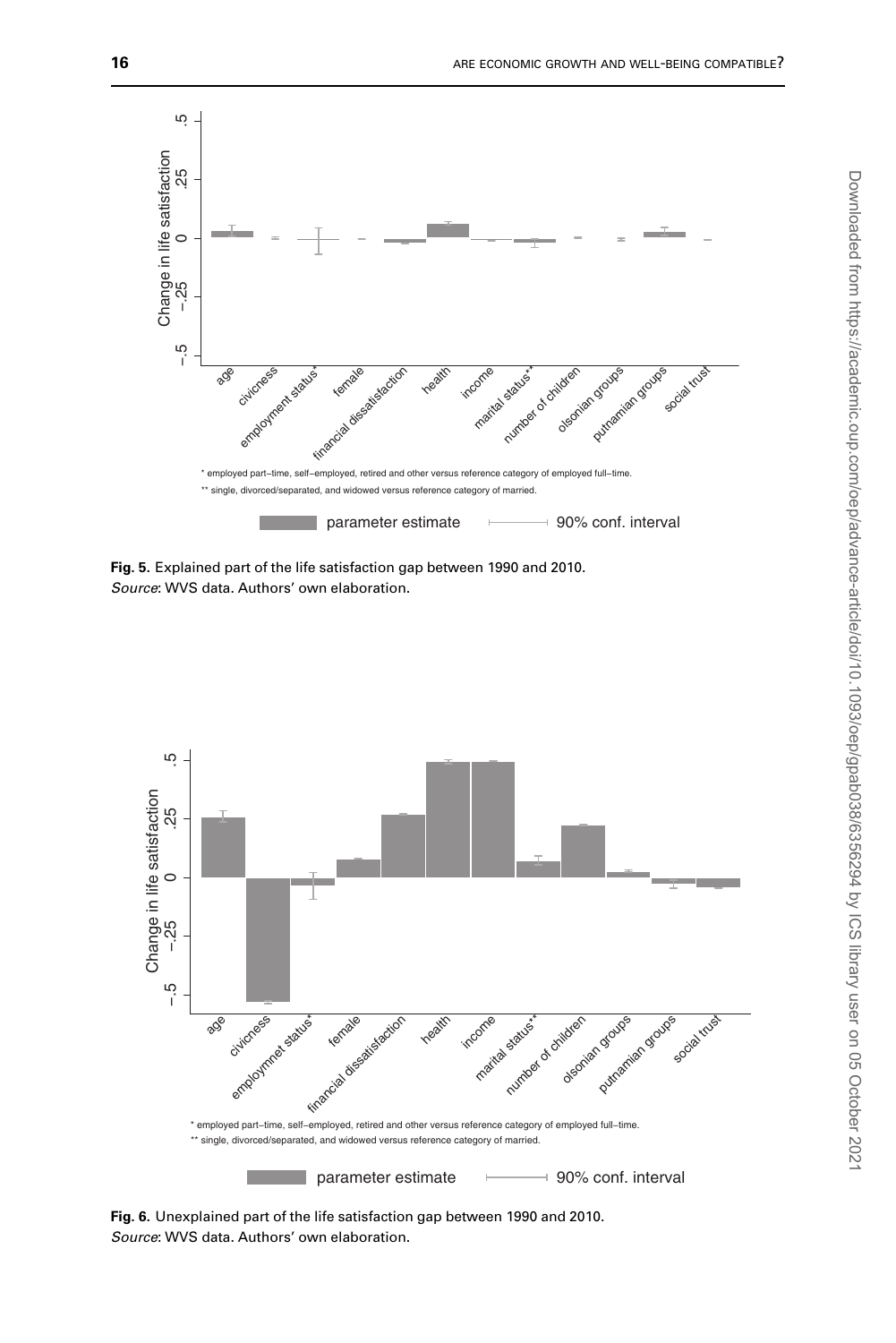with household and family matters, it is plausible that state-sponsored family policies improved the well-being of women relative to men. To the extent that men were more likely to benefit from lifetime employment ([Ono, 2010](#page-23-0)), the simultaneous deterioration of both corporate and familialist support may have negatively affected men's well-being more than it did women's. At the same time, gender roles transitioned to being less traditional and more egalitarian. For many decades, men's role as the main breadwinner was clearly defined. However, men are now expected to participate more fully at home with the family, while their employment is becoming more unstable. The family has therefore become a source of both happiness and conflict for the Japanese male [\(Taga, 2017,](#page-24-0) p. 179).

The size of life satisfaction changes presented in [Fig. 4](#page-12-0) is meaningful. Greater importance placed on health and income nearly offset the association with being unemployed  $(-0.6,$  as presented in the pooled column of [Table 1\)](#page-13-0), while the improved relation for age nearly offsets half. The improved relation for women (relative to men) is smaller (0.08, Table 2 in Online Appendix B), but still amounts to about half of the relation on log income (0.17, as presented in the pooled column of [Table 1\)](#page-13-0).

Both the explained and unexplained changes in life satisfaction are presented by variable in Table 2 in Online Appendix B. Ageing, health, gender and social trust had consistent relations with life satisfaction. The ageing population (explained portion) which also became relatively more satisfied with being older (unexplained) were each positively correlated with life satisfaction. People became healthier and health mattered more in 2010 than it did in 1990. There were more women (as a proportion)<sup>15</sup> and they became relatively more satisfied. Social trust worked in the opposite direction; trust declined and it also had a smaller positive relationship with life satisfaction in 2010. If trust had not changed since 1990, the results suggest that life satisfaction in 2010 would have been 0.12 points higher than observed, that is 0.52 rather than 0.40. The other variables had contradictory changes (e.g. household income and social comparisons).

The improvement in health likely reflects the global trend in improving health care (though perhaps not access), and its growing importance makes sense considering the ageing population. Social trust and its importance likely declined as a result of Japan modernizing. The improving relationships of life satisfaction with age and women are consistent with the policy changes discussed in Section 2.1. For this reason, we further focus on people aged 60 years and over, and women.

# 5.3 Decomposition of the well-being gap between 1990 and 2010 for elderly people

Column 1 in Table 4 in Online Appendix C reports the results of the decomposition of the life satisfaction gap for people aged 60 years or more. Between 1990 and 2010, the average life satisfaction of elderly people in Japan increased from 6.7 in 1990 to 7.2 in 2010. The decomposition indicates that nearly three quarters of this difference is attributable to changes in people's preferences over time.

[Figure 7—](#page-17-0)based on Table 4 in Online Appendix C—shows the main correlates of the unexplained part of the life satisfaction gap. Between 1990 and 2010, elderly people in Japan attached more importance to health and income, and less importance to financial dissatisfaction. These changes correlate with an increase of life satisfaction that is partially

15 It makes sense that there would be more women because the population aged and women live longer on average.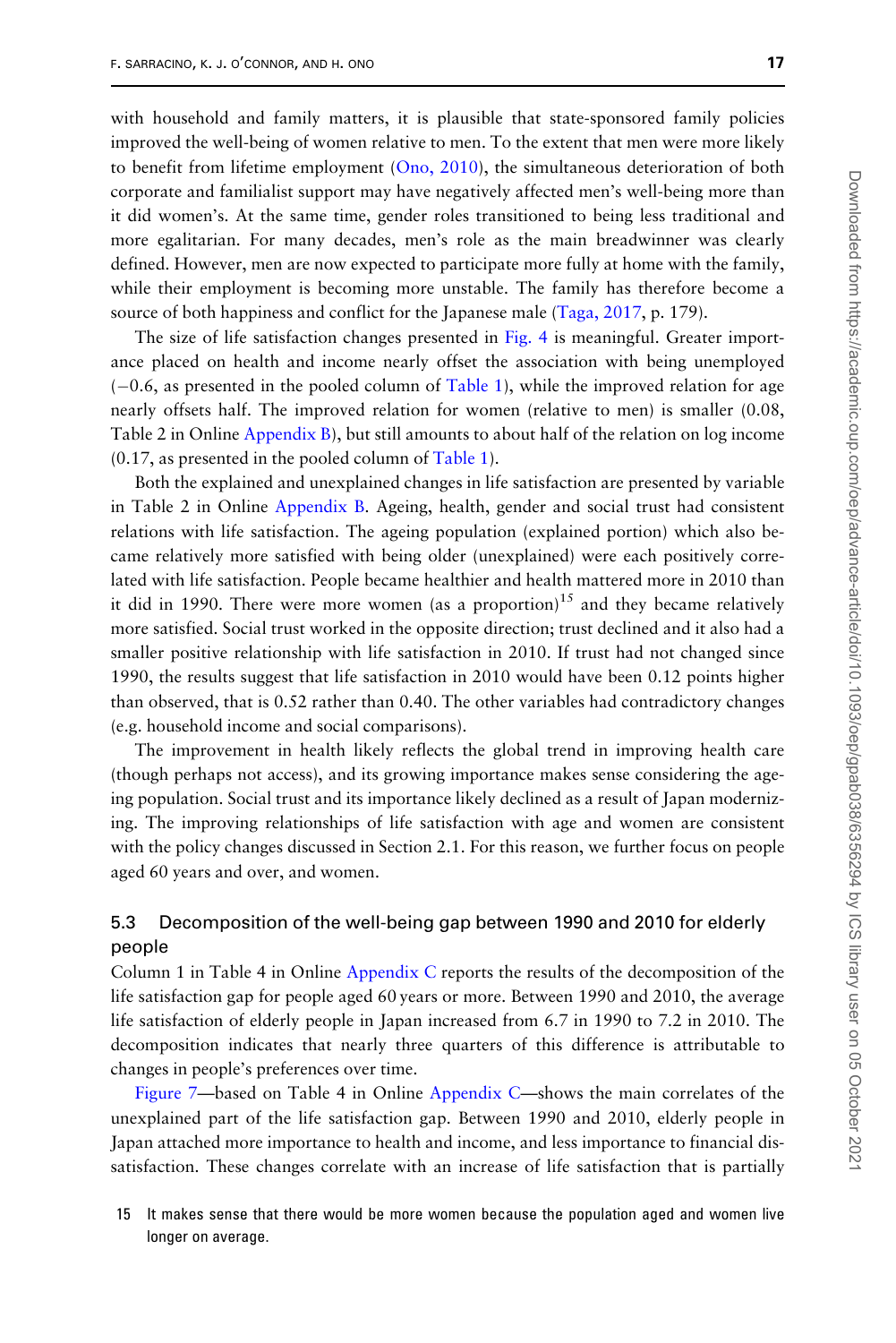<span id="page-17-0"></span>

Fig. 7. Unexplained part of the life satisfaction gap for elderly people between 1990 and 2010. Source: WVS data. Authors' own elaboration.

offset by the lower importance placed on aspects such as having children and social capital. Among the social capital variables, only participation in Putnamian groups became more positively associated with life satisfaction, but this change is not sufficient to counterbalance the effect of the other proxies. The coefficient of trust in others halves, but remains positive, and the ones for civicness and participation in Olsonian groups turn negative. Other negative correlations with life satisfaction include being a man and employment status which became less important. In 1990, retired people or those working part-time were more satisfied with their lives than those in full-time employment, but in 2010, working part-time, being self-employed or retired correlated negatively with life satisfaction (relative to full-time employment).

The elderly also experienced a significant increase in life satisfaction that was not captured by the comprehensive set of covariates (see the constant in Table 4 in Online Appendix C). Health, family and other social networks are obvious candidates to explain this increase, but as they are controlled, the change must operate through different channels. Another candidate could be a general change in self-perception or reception in society that was improved through the policy reforms—each could operate in tandem or independently from the policy change.

The remaining 23% of the life satisfaction difference is attributable to changes in the levels of the explanatory variables over time. The average health of elderly people and their social involvement increased: participation in Putnamian groups increased (from 22.5% to 49.7%) as well as trust in others (from 27.5% to 39.3%). These changes statistically explain the shift upwards in life satisfaction that is partially offset by the increase in financial dissatisfaction. The remaining variables statistically contribute to a negligible share of the explained gap of life satisfaction (for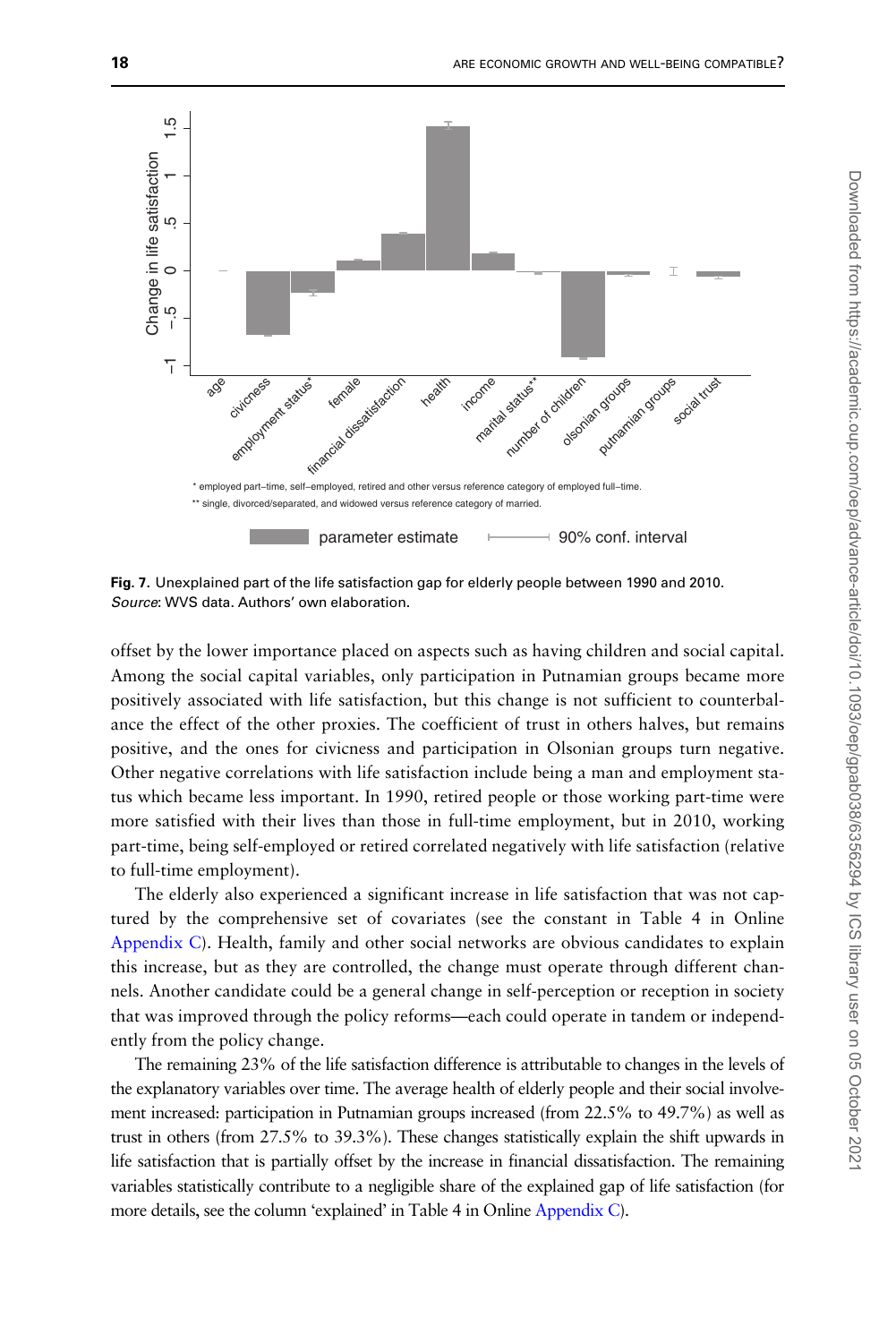

Fig. 8. Unexplained part of the life satisfaction gap for women between 1990 and 2010. Source: WVS data. Authors' own elaboration.

#### 5.4 Decomposition of the well-being gap between 1990 and 2010 for women

The life satisfaction of women in Japan increased from 6.7 in 1990 to 7.1 in 2010 (see Column 1 of Table 6 in Online Appendix D). Similar to the elderly, nearly 83% of the increase is statistically accounted for by changes in womens' preferences.

Figure 8—based on Table 6 in Online Appendix D—shows the main variables affecting the unexplained part of the life satisfaction gap. Reduced importance attached to income, civicness and social trust correlate with reductions in life satisfaction. The importance of income became nearly five times smaller in 2010 than in 1990. Also, the coefficients of the index of civicness and social trust nearly halved since 1990. However, the decrease in life satisfaction associated with these changes is counterbalanced by changes in the correlations with health, age, marital status, number of kids and, to a minor extent, financial dissatisfaction. Health correlated positively with life satisfaction in 1990 and the coefficient nearly doubled from 0.29 to 0.56 in 2010. Ageing became less negatively correlated with life satisfaction over time. In 1990, ageing attracted a large negative coefficient, while in 2010, it was nearly zero for women in the age group 35–60 (compared with people less than 35). The coefficient for elderly women (60 years old or more) was positive (although very small in magnitude).

Changes in the importance of marital status also led to an increase in life satisfaction. In general, being married is associated with greater life satisfaction than being single (consistent with 'the benefits of marriage', [Waite, 1995](#page-24-0)), but this marriage premium is lower in 2010 compared with 1990—meaning, single women's life satisfaction improved over the period. In contrast, the life satisfaction of divorced, separated or widowed women declined relative to married women. Divorce and separation are positively though insignificantly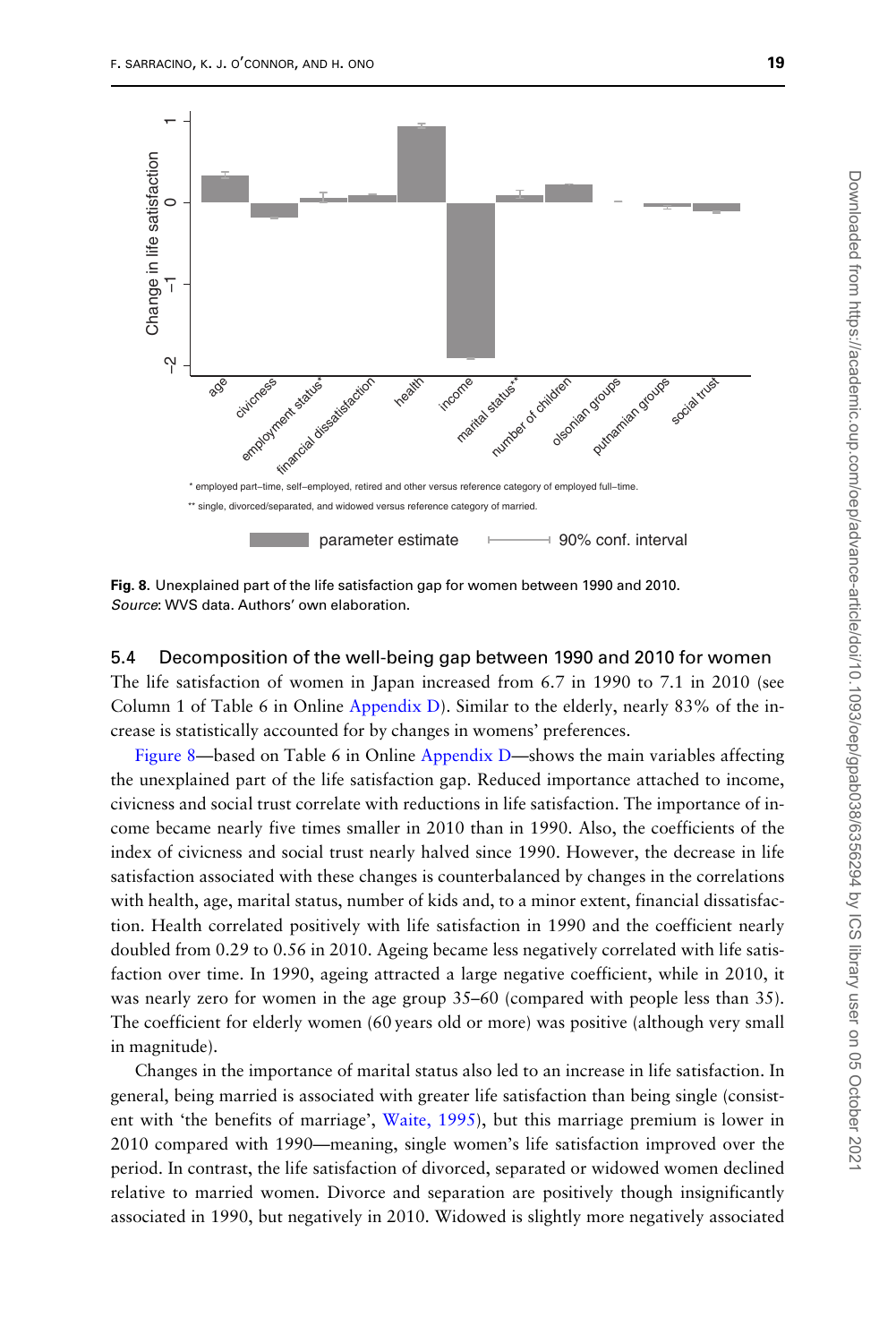in 2010. However, the declines for divorced, separated and widowed women are more than offset by the positive ones for single women.

The literature has shown that having children is often negatively associated with life satisfaction (e.g. [Ono and Lee, 2013\)](#page-23-0). Moreover, the effect of having children is negatively correlated to marital happiness in Japan, and more so for women than for men [\(Lee and](#page-23-0) [Ono, 2008\)](#page-23-0). Having children is negatively associated with life satisfaction in the present analysis as well, but the negative association improved over the period 1990–2010. In particular, having two or more children has nearly a nil association with life satisfaction in 2010, whereas in 1990 the coefficient is  $-0.44$ , that is nearly half the size of the coefficient of being unemployed.

The changes in women's correlates of life satisfaction are compatible with the expected results of the policy reforms adopted in Japan, especially in relation to: ageing and raising children. Women also experienced a significant increase in life satisfaction that was not captured by the comprehensive set of covariates (see the constant in Table 6 in Online Appendix D). As with the elderly, this change could represent a general change in selfperception or reception in society that could have been affected by numerous items including the policy reforms.

The remaining 17% of women's increase in life satisfaction, that is 0.07 points, is due to changes in the average levels of the explanatory variables (see Table 6 in Online Appendix D). This relatively small amount can be explained by improved health and a greater involvement in Putnamian associations. In 1990, nearly one out of five women participated in Putnamian associations, but 20 years later nearly 36.6% of women reported participating in at least one Putnamian association. On the other hand, decreased life satisfaction is associated with increased financial dissatisfaction and decreased trust in others. In particular, the share of women who declared trusting others went from 47.7% in 1990 to 40.8% in 2010. The changes of the other variables had negligible effects on the life satisfaction gap.

# 6. Conclusions

In post-World War II, Japan experienced robust economic growth rates that extended into the 1980s. However, de-familialization, weakening social support and the impending demographic crisis put pressure on the traditional welfare state model, and gradually pushed Japan to invest heavily in state-sponsored programmes. These programmes were designed to support the ageing population and declining fertility, and specifically targeted the elderly and families with small children. These reforms began in the 1990s and coincided with a shift of the country from a period of rampant economic growth and stagnant well-being (1981–1990), to one of modest growth and increasing well-being (1990–2010).

Using Blinder–Oaxaca decomposition techniques and data from the WVS, we show that the increase in life satisfaction from 1990 to 2010 mirrors the improved living conditions of an ageing population. According to the life course literature on life satisfaction [\(Blanchflower and Oswald, 2008;](#page-21-0) [Morgan and O'Connor, 2017\)](#page-23-0), one might anticipate that ageing per se drove the increase in life satisfaction, but in fact the change in the coefficient on age was a more important correlate. Also, health and its importance increased, and women became more satisfied with their lives relative to men. The improvements for elderly people and women are consistent with the expected effects of the policy reforms of the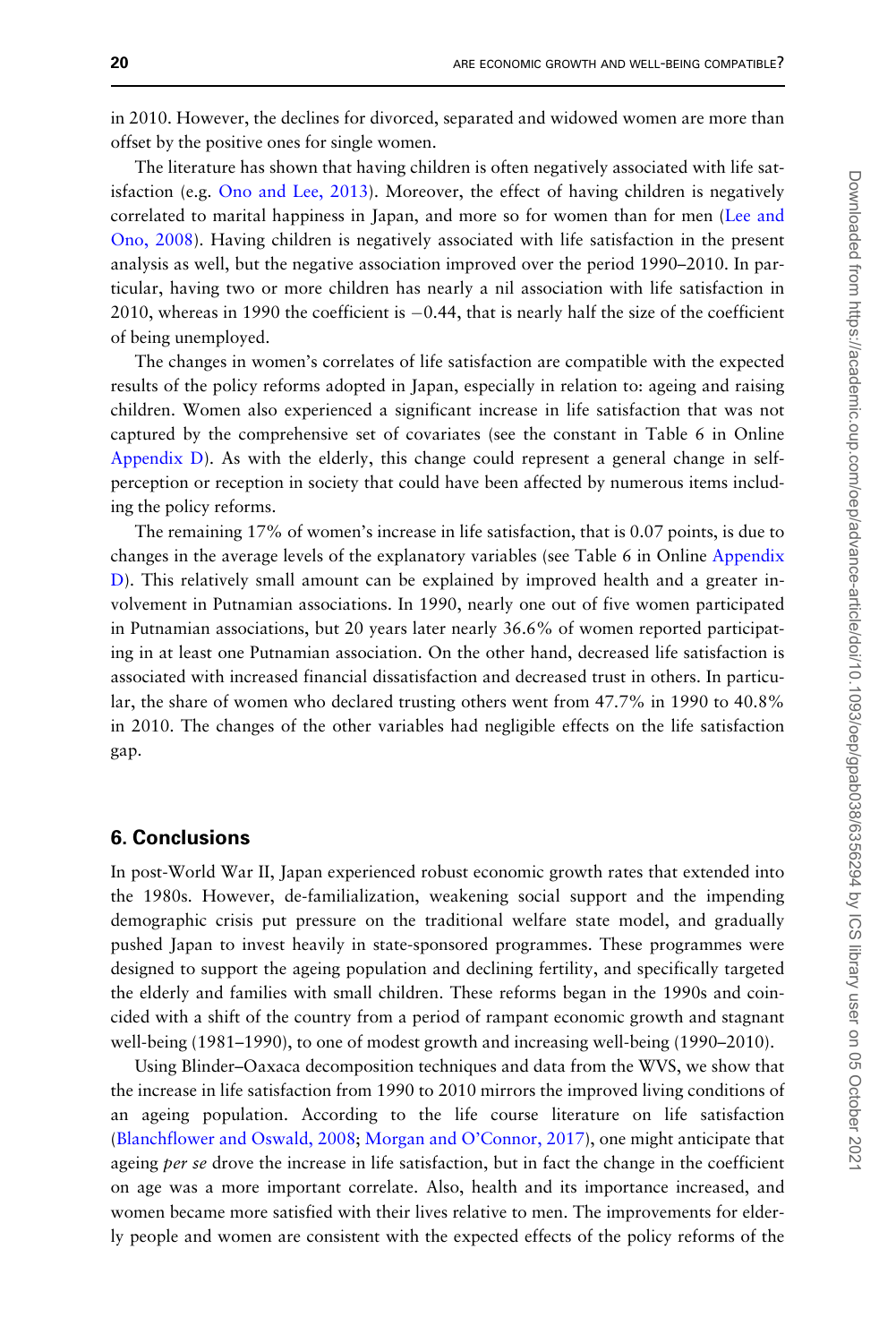<span id="page-20-0"></span>1990s. However, not all changes were positive. For instance, social trust declined. Nevertheless, the positive changes affecting life satisfaction outweighed the negative ones.

Social policies that were implemented in response to the ageing and shrinking population were associated to an increase in the life satisfaction of the overall population and especially of the elderly, families with small children and women. This evidence is consistent with the view that whether economic growth improves the human lot depends on certain conditions. In particular, the findings support [Easterlin \(2013\)'](#page-22-0)s assertion that a strong state-sponsored social safety net provides one of the conditions for durably improving people's well-being. The case of Japan supports the hypothesis that it is possible to adopt policies to make economic growth and well-being compatible over time.

# Supplementary material

[Supplementary material](https://academic.oup.com/oep/article-lookup/doi/10.1093/oep/gpab038#supplementary-data) is available online at the OUP website. These are the data and replication files, and the [Online Appendix.](https://academic.oup.com/oep/article-lookup/doi/10.1093/oep/gpab038#supplementary-data) The online material includes the intermediate data necessary to replicate our results. The original dataset used for the analysis is available from:<https://www.worldvaluessurvey.org/WVSContents.jsp>

Additional data used in [Figures 1](#page-2-0) and [2](#page-3-0) include:

- World Development Indicators, available from: [https://databank.worldbank.org/](https://databank.worldbank.org/reports.aspx?source=world-development-indicators) [reports.aspx?source](https://databank.worldbank.org/reports.aspx?source=world-development-indicators)=[world-development-indicators](https://databank.worldbank.org/reports.aspx?source=world-development-indicators).
- Scruggs' Comparative Welfare Entitlements, available from: [http://cwed2.org/down](http://cwed2.org/download.php) [load.php](http://cwed2.org/download.php).

## Funding

This work was supported by the Japan Society for Promotion of Science Grant-in-Aid for Scientific Research [Grant Number C-18K01645] to H.O.

# Acknowledgments

The views and opinions expressed in this article are those of the authors and do not reflect those of STATEC and funding partners. F.S. and K.J.O. gratefully acknowledge the support of the Observatoire de la Compétitivité, Ministère de l' Economie, DG Compétitivité, Luxembourg and STATEC, the National Statistical Office of Luxembourg. H.O. would like to thank the Japan Society for Promotion of Science Grant-in-Aid for Scientific Research for financial support. The authors wish to thank Richard Easterlin, Andrew Oswald, Robson H. Morgan, Chiara Peroni and Anthony Lepinteur for comments and feedback on earlier versions of this paper. They also wish to acknowledge the constructive comments they received from three anonymous referees and from the participants at the International Association for Official Statistics Conference, Better Statistics for Better Lives, co-hosted with the OECD; at the International Society for Quality-of-Life Studies annual conference, at the Society for Advancement of Behavioral Economics at the Western Economic Association International annual conference and at the American Sociological Association meeting.

# **References**

An, M.-Y. (2013) Childcare expansion in East Asia: Changing shape of the institutional configurations in Japan and South Korea, Asian Social Work and Policy Review, 7, 28–43.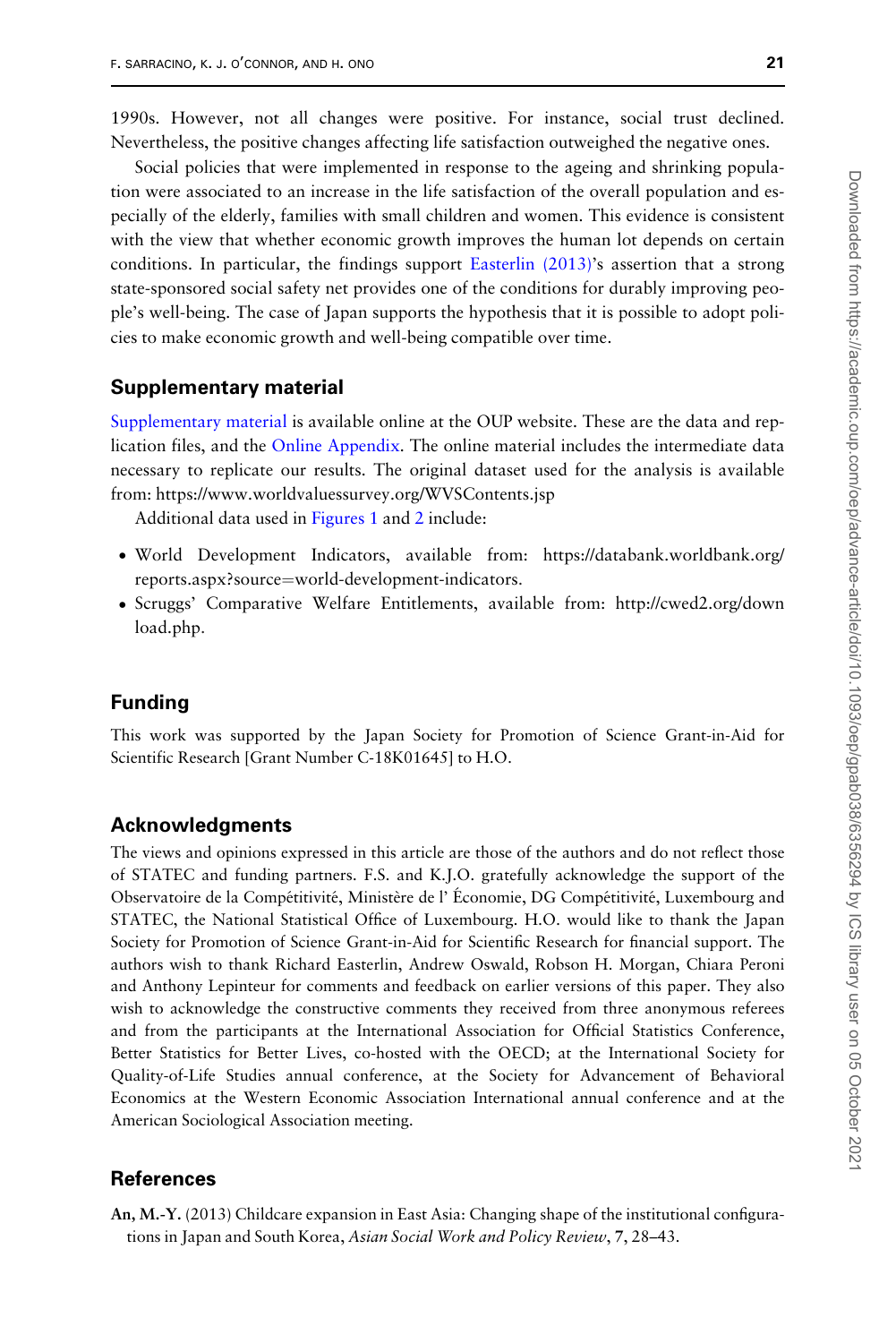- <span id="page-21-0"></span>Bartolini, S. (2018) Manifesto for Happiness: Shifting Society from Money to Well-Being. Pennsylvania University Press, forthcoming.
- Bartolini, S., Bilancini, E., and Pugno, M. (2013a) Did the decline in social connections depress Americans' happiness?, Social Indicators Research, 110, 1033–59.
- Bartolini, S., Bilancini, E., and Sarracino, F. (2013b) Predicting the trend of well-being in Germany: How much do comparisons, adaptation and sociability matter?, Social Indicators Research, 114, 169–91.
- Bartolini, S. and Sarracino, F. (2014) Happy for how long? How social capital and economic growth relate to happiness over time, Ecological Economics, 108, 242–56.
- Bartolini, S. and Sarracino, F. (2015) The dark side of Chinese growth: Declining social capital and well-being in times of economic boom, World Development, 74, 333–51.
- Becchetti, L., Giachin Ricca, E., and Pelloni, A. (2009) The 60s turnaround as a test on the causal relationship between sociability and happiness. Econometica Working Papers wp07, Econometica, IT.
- Becchetti, L., Trovato, G., and Bedova, D. (2011) Income, relational goods and happiness, Applied Economics, 43, 273–90.
- Blanchflower, D. and Oswald, A. (2008) Is well-being U-shaped over the life cycle?, Social Science & Medicine, 66, 1733–49.
- Boarini, R., Comola, M., de Keulenaer, F., Manchin, R., and Smith, C. (2013) Can governments boost people's sense of well-being? The impact of selected labour market and health policies on life satisfaction, Social Indicators Research, 114, 105–20.
- Bowles, S. and Park, Y. (2005) Emulation, inequality, and work hours: Was thorsten veblen right?, The Economic Journal, 115, F397–412.
- Brinton, M.C. and Mun, E. (2016) Between state and family: Managers' implementation and evaluation of parental leave policies in Japan, Socio-Economic Review, 14, 257–81.
- Brockmann, H., Delhey, J., Welzel, C., and Yuan, H. (2009) The China puzzle: Falling happiness in a rising economy, Journal of Happiness Studies, 10, 387–405.
- Carr, E. and Chung, H. (2014) Employment insecurity and life satisfaction: The moderating influence of labour market policies across Europe, Journal of European Social Policy, 24, 383-99.
- Chuo-hoki (2013) Jido teate hou no kaisetsu (Narrative of Child Allowance Law). Chuo-hoki Shuppan, Tokyo.
- Clark, A.E., Flèche, S., Senik, C., et al. (2014) The great happiness moderation, in A. Clark and C. Senik (eds) Happiness and Economic Growth: Lessons from Developing Countries. Oxford University Press, Oxford.
- Cooper, B., Garcia-Penalosa, C., and Funk, P. (2001) Status effects and negative utility growth, The Economic Journal, 111, 642–65.
- D'Ambrosio, C. and Frick, J.R. (2012) Individual well-being in a dynamic perspective, Economica, 79, 284–302.
- De Neve, J.-E., Ward, G., De Keulenaer, F., Van Landeghem, B., Kavetsos, G., and Norton, M.I. (2018) The asymmetric experience of positive and negative economic growth: Global evidence using subjective well-being data, The Review of Economics and Statistics, 100, 362–75.
- Deaton, A. (2008) Income, health, and well-being around the world: Evidence from the gallup world poll, The Journal of Economic Perspectives: A Journal of the American Economic Association, 22, 53–72.
- Di Tella, R., MacCulloch, R., and Oswald, A. (2003) The macroeconomics of happiness, Review of Economics and Statistics, 85, 809–27.
- Diener, E. (2006) Guidelines for national indicators of subjective well-being and ill-being, Journal of Happiness Studies, 7, 397–404.
- Diener, E., Emmons, R.A., Larsen, R.J., and Griffin, S. (1985) The satisfaction with life scale, Journal of Personality Assessment, 49, 71–5.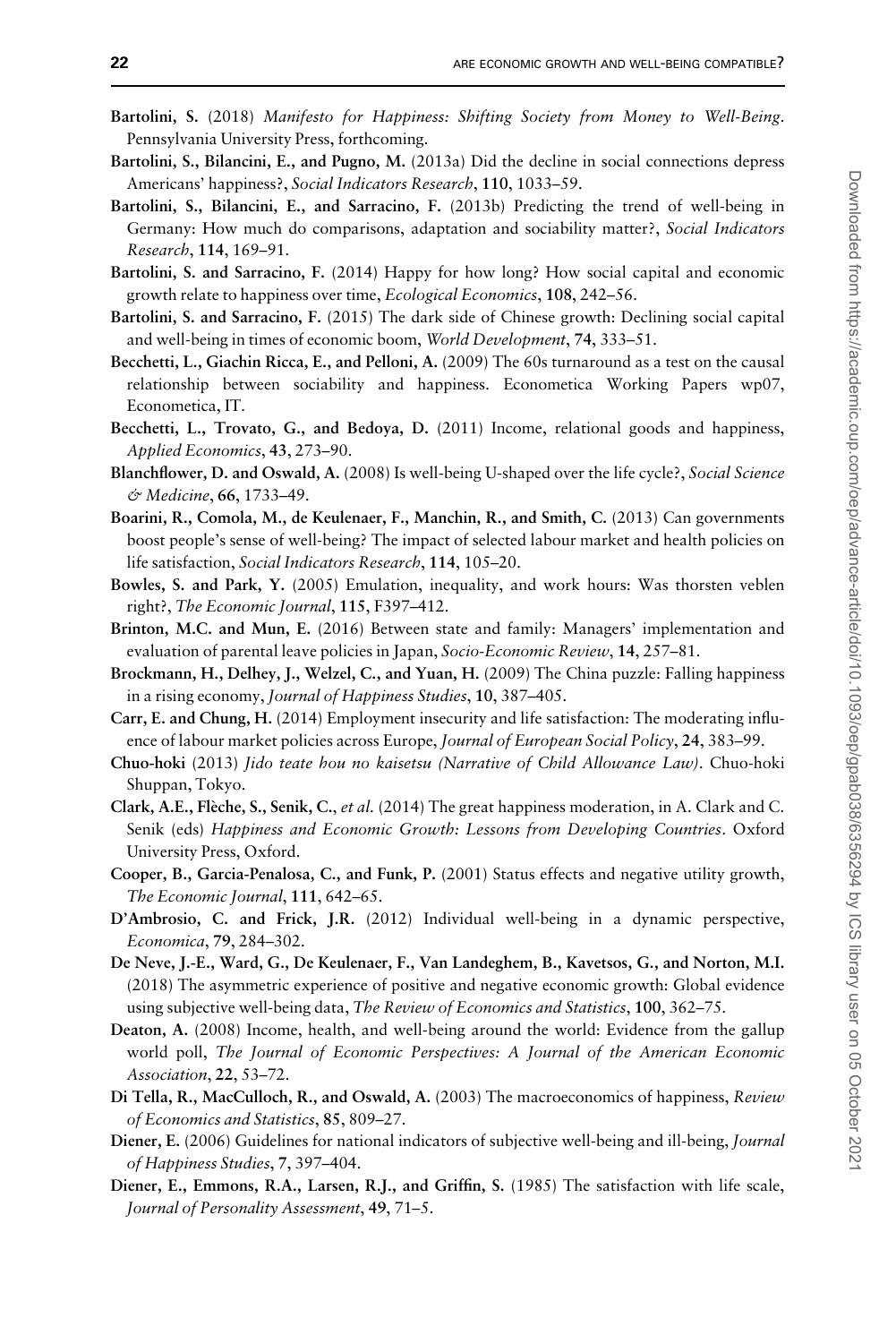- <span id="page-22-0"></span>Diener, E., Lucas, R., Schimmack, U., and Helliwell, J. (2009) Well-Being for Public Policy. Oxford University Press, New York.
- Dolan, P., Peasgood, T., and White, M. (2008) Do we really know what makes us happy? A review of the economic literature on the factors associated with subjective well-being, Journal of Economic Psychology, 29, 94–122.
- Dore, R.P. (1973) British Factory-Japanese Factory: The Origins of National Diversity in Industrial Relations. University of California Press, Berkeley.
- Easterlin, R. (1974). Does economic growth improve the human lot? Some empirical evidence, in P. David and W. Melvin (eds) Nations and Households in Economic Growth, Stanford University Press, Palo Alto, CA, 98–125.
- Easterlin, R. (2017) Paradox lost?, Review of Behavioral Economics, 4, 311–39.
- Easterlin, R. and Angelescu, L. (2009) Happiness and growth the world over: Time series evidence on the happiness–income paradox. IZA Discussion Paper No. 4060, Bonn, DE.
- Easterlin, R.A. (1995) Will raising the incomes of all increase the happiness of all?, Journal of Economic Behavior & Organization, 27, 35-47.
- Easterlin, R.A. (2001) Income and happiness: Towards a unified theory, The Economic Journal, 111, 465–84.
- Easterlin, R.A. (2013) Happiness, growth, and public policy, Economic Inquiry, 51, 1–15.
- Easterlin, R.A, McVey, L.A., Switek, M., Sawangfa, O., and Zweig, J.S. (2010) The happiness–income paradox revisited, Proceedings of the National Academy of Sciences of the United States of America, 107, 22463–6.
- Easterlin, R.A., Morgan, R., Switek, M., and Wang, F. (2012) China's life satisfaction, 1990–2010. Proceedings of the National Academy of Sciences of the United States of America, 109, 9775–80.
- Easterlin, R.A., Wang, F., and Wang, S. (2017) Growth and happiness in China, 1990–2015, in J. F., Helliwell, R., Layard, and J. D., Sachs (eds) World Happiness Report 2017, New York: Sustainable Development Solutions Network, 48–83.
- Esping-Andersen, G. (1990) The Three Worlds of Welfare Capitalism. Princeton University Press, Princeton.
- Esping-Andersen, G. (1997) Hybrid or unique? The Japanese welfare state between Europe and america, Journal of European Social Policy, 7, 179–89.
- Estévez-Abe, M. and Naldini, M.  $(2016)$  Politics of defamilialization: A comparison of Italy, Japan, Korea and Spain, Journal of European Social Policy, 26, 327–43.
- Ferrer-I Carbonell, A. and Frijters, P. (2004) How important is methodology for the estimates of the determinants of happiness?, The Economic Journal, 114, 641–59.
- Frank, R.H. (1997) The frame of reference as a public good, The Economic Journal, 107, 1832–47.
- Genda, Y. and Rebick, M.E. (2000) Japanese labour in the 1990s: Stability and stagnation, Oxford Review of Economic Policy, 16, 85–102.
- Graham, C. and Felton, A. (2006) Inequality and happiness: Insights from Latin America, The Journal of Economic Inequality, 4, 107–22.
- Gregg, P., Harkness, S., and Smith, S. (2009) Welfare reform and lone parents in the UK, The Economic Journal, 119, F38–65.
- Grip, A.d., Lindeboom, M., and Montizaan, R. (2012) Shattered dreams: The effects of changing the pension system late in the game, The Economic Journal, 122, 1–25.
- Helliwell, J. (2008) Life Satisfaction and Quality of Development. Working Paper 14507, National Bureau of Economic Research, Cambridge, MA.
- Helliwell, J.F. (2003) How's life? Combining individual and national variables to explain subjective well-being, Economic Modelling, 20, 331–60.
- Helliwell, J.F. and Aknin, L.B. (2018) Expanding the social science of happiness, Nature Human Behaviour, 2, 248–52.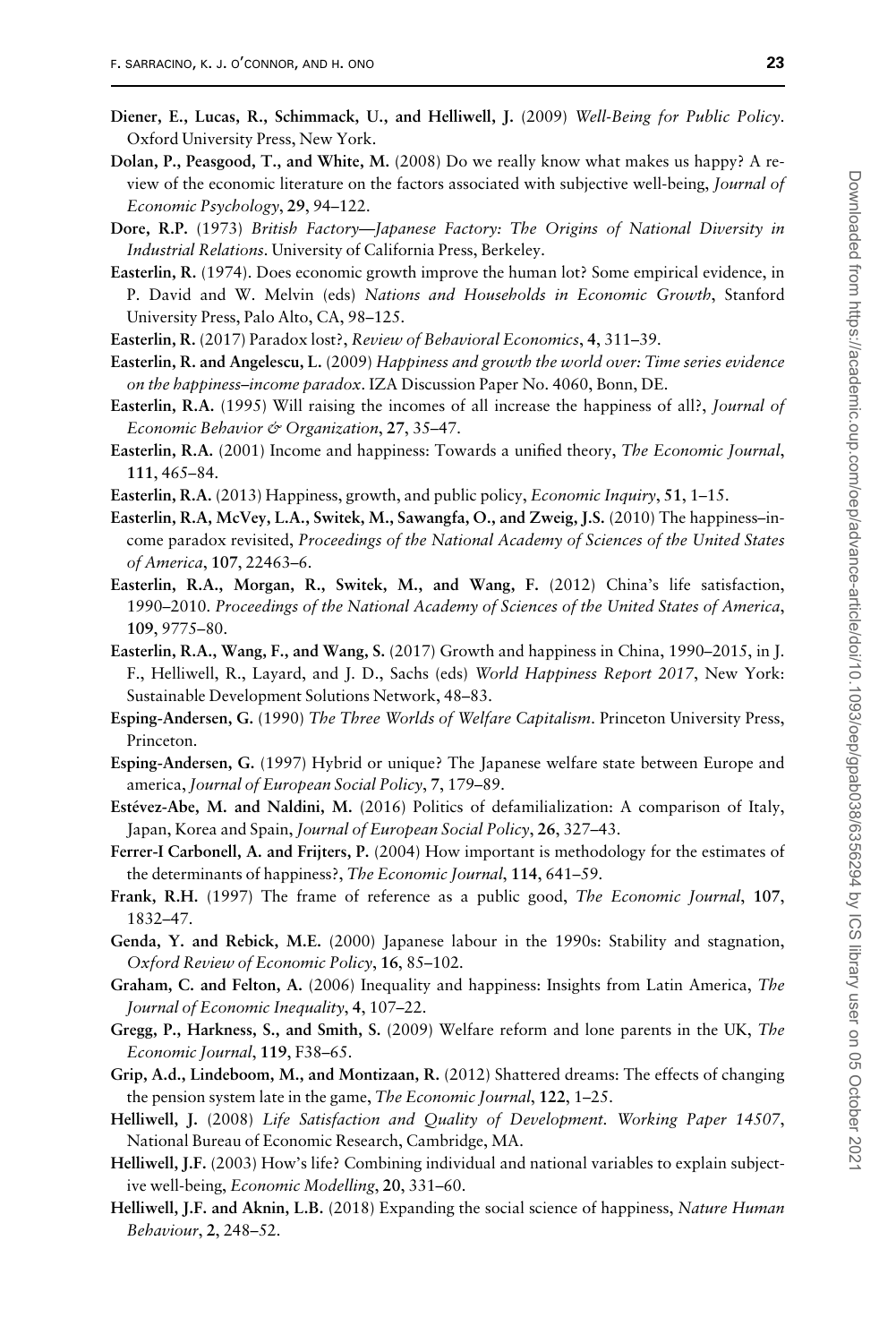- <span id="page-23-0"></span>Helliwell, J.F., Aknin, L.B., Shiplett, H., Huang, H., and Wang, S. (2017) Social Capital and Prosocial Behaviour as Sources of Well-Being. Working Paper 23761, National Bureau of Economic Research, Cambridge, MA.
- Hochschild, A. and Machung, A. (1989) The Second Shift, Viking, New York.
- Horioka, C.Y. and Kanda, R. (2010) Revitalizing the Japanese economy by socializing risk, Japanese Economy, 37, 3–36.
- Jann, B. (2008) A stata implementation of the Blinder–Oaxaca decomposition, The Stata Journal: Promoting Communications on Statistics and Stata, 8, 453–9.
- Knack, S. and Keefer, P. (1997) Does social capital have an economic payoff? A cross-country investigation, The Quarterly Journal of Economics, 112, 1251–88.
- Kumamoto, K., Arai, Y., and Zarit, S. (2017) Use of home care services effectively reduces feelings of burden among family caregivers of disabled elderly in Japan: Preliminary results, International Journal of Geriatric Psychiatry, 21, 163–70.
- Lee, K.S.. (2016) Conflicting views on elder care responsibility in Japan, Social Science Research, 57, 133–47.
- Lee, K.S. and Ono, H. (2008) Specialization and happiness in marriage: A U.S.–Japan comparison, Social Science Research, 37, 1216–34.
- Mikucka, M., Sarracino, F., and Dubrow, J.K. (2017) When does economic growth improve life satisfaction? Multilevel analysis of the roles of social trust and income inequality in 46 countries, 1981–2012, World Development, 93, 447–59.
- Ministry of Health, Labour and Welfare. (2014) Graphical Review of Japanese Household, Ministry of Health, Labour and Welfare, Tokyo.
- Ministry of Health, Labour and Welfare. (2016) Long-Term Care Insurance System of Japan, Health and Welfare Bureau for the Elderly, Tokyo.
- Morgan, R. and O'Connor, K.J. (2017) Experienced life cycle satisfaction in Europe, Review of Behavioral Economics, 4, 371–96.
- Morgan, R. and Wang, F. (2018) Well-being in transition: Life satisfaction in urban China from 2002 to 2012, Journal of Happiness Studies, 20, 2609–2629.
- Moriguchi, C. and Ono, H. (2006) Japanese lifetime employment: A century's perspective, in M. Blomström and S.L. Croix (eds) Institutional Change in Japan, Routledge, London, 152-176.
- Moriyama, Y., Tamiya, N., Kawachi, N., and Miyairi, M. (2018) What makes super-aged nations happier? Exploring critical factors of happiness among middle-aged men and women in Japan, World Medical & Health Policy, 10, 83-98.
- O'Connor, K.J. (2017a) Happiness and welfare state policy around the world, Review of Behavioral Economics, 4, 397–420.
- O'Connor, K.J. (2017b) Who suffered most from the great recession? Happiness in the United States, RSF: The Russell Sage Foundation Journal of the Social Sciences, 3, 72–99.
- OECD. (2001) The evidence on social capital, in The Well-Being of Nations: The Role of Human and Social Capital, OECD, Paris, 39–63.
- Oishi, S. and Kesebir, S. (2015) Income inequality explains why economic growth does not always translate to an increase in happiness, Psychological Science, 26, 1630–8.
- Oishi, S., Kesebir, S., and Diener, E. (2011) Income inequality and happiness, Psychological Science, 22, 1095–100.
- Olson, M. (1982) The Rise and Decline of Nations: Economic Growth, Stagflation and Social Rigidities, Yale University Press, New Haven.
- Ono, H. (2010) Lifetime employment in Japan: Concepts and measurements, Journal of the Japanese and International Economies, 24, 1–27.
- Ono, H. and Lee, K.S. (2013) Welfare states and the redistribution of happiness, Social Forces, 92, 789–814.
- Ono, H. and Lee, K.S. (2016) Redistributing Happiness: How Social Policies Shape Life Satisfaction, Praeger, Santa Barbara.